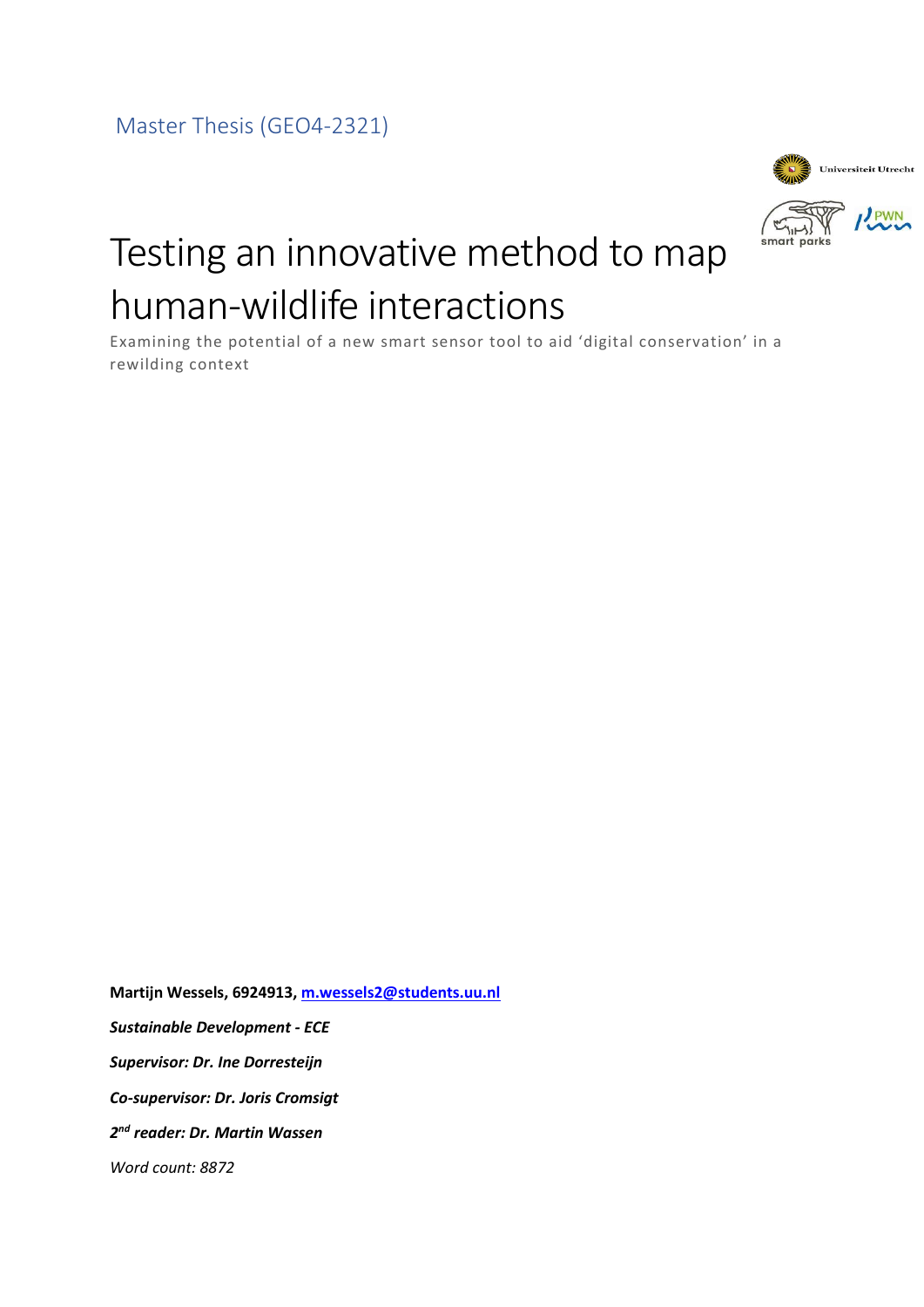# <span id="page-1-0"></span>Acknowledgements

I would like to thank Dr. Ine Dorresteijn for her continuous guidance and help during this thesis period and its sometimes rough periods, as well as helping me out in the field. Furthermore I would like to thank Dr. Joris Cromsigt for his help with setting up the research. Other thanks go out for Tim van Dam (SmartParks) for providing the sensor and phones to conduct testing, together with his help ensuring data collection and processing went as smooth as possible. I must also thank Esther Rodriguez from PWN for her help regarding the Kraansvlak itself. Final thanks to ranger Imreël van der Sloot for ensuring my safety in the area while out conducting tests by guiding me through the area on my first day and giving me pointers on how to behave in close vicinity to the animals and how to read their behaviour.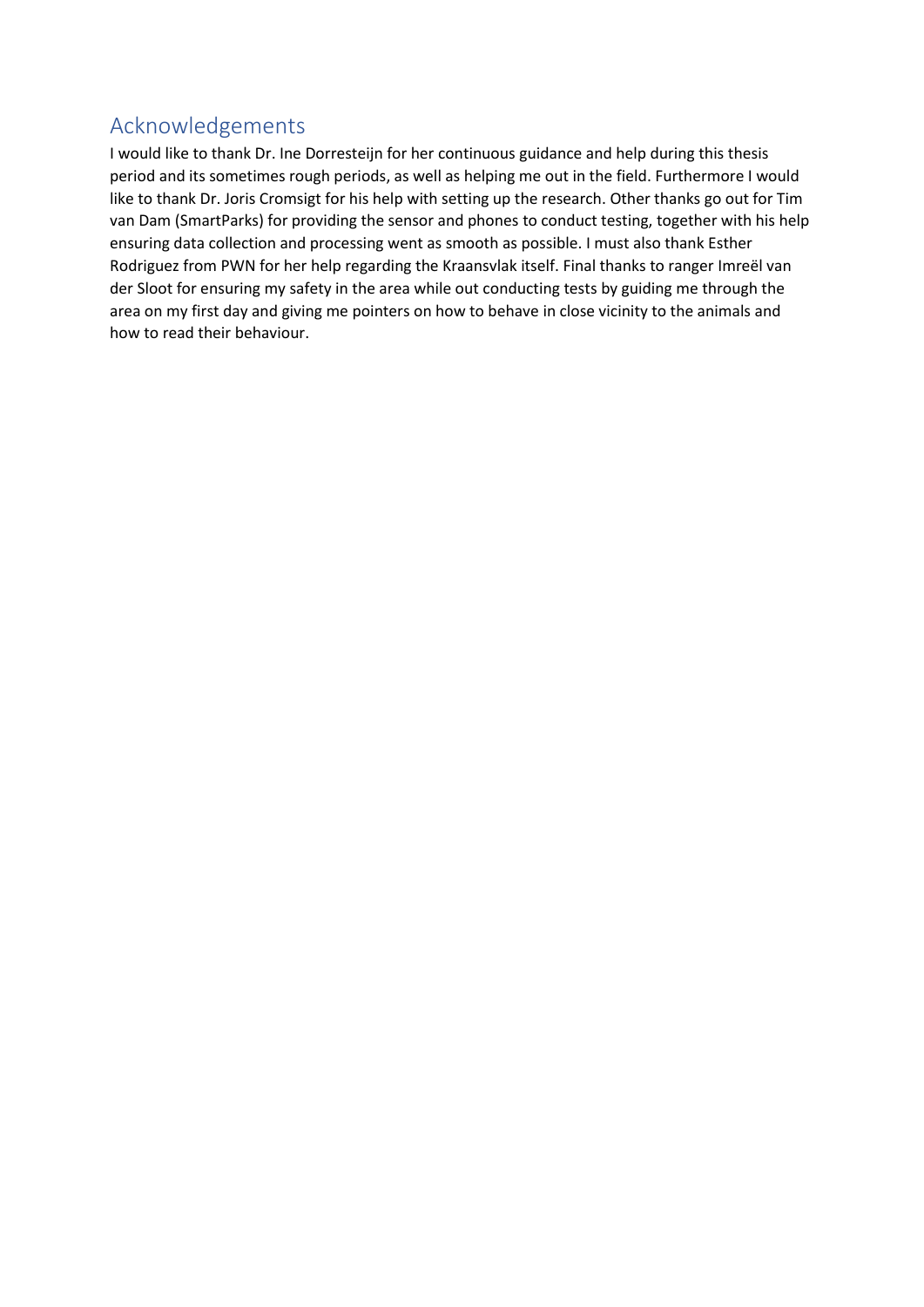# <span id="page-2-0"></span>Summary

An ecological conservation and restoration method that has received an increased interest in the past decade is rewilding. This activity is a type of conservation effort that aims at restoring natural processes and wilderness areas, besides protecting them. Activities within rewilding include increasing connectivity and protecting or (re)introducing keystone species. Trophic rewilding introduces species that restore top-down trophic interactions and associated trophic cascade promoting self-regulation biodiverse ecosystems. The Kraansvlak area in the Kennemerduinen National Park has started a rewilding project by reintroducing European bison. Visitors are free to visit the area with the bison, causing human-wildlife interactions. In Europe, human-wildlife interactions, especially two-way interactions, have rarely been studied. This research aims to explore the potential of a newly developed smart tracking sensor as a 'digital conservation' tool to aid in mapping human-wildlife interactions. Done through a unique use of contact-tracing, Bluetooth and Wi-Fi signals from phones are used in combination with the tracking of the animals to map interactions. As this is a new technology, this is still unknown territory. This research explores the amount of signal measurements the sensor is capable of, the signal strength, as well as the maximum distance from which it can report. It was found that habitat plays a main role in the functioning of the sensor, having a significant effect on all three functions explored. Finally these results are discussed in the context of rewilding.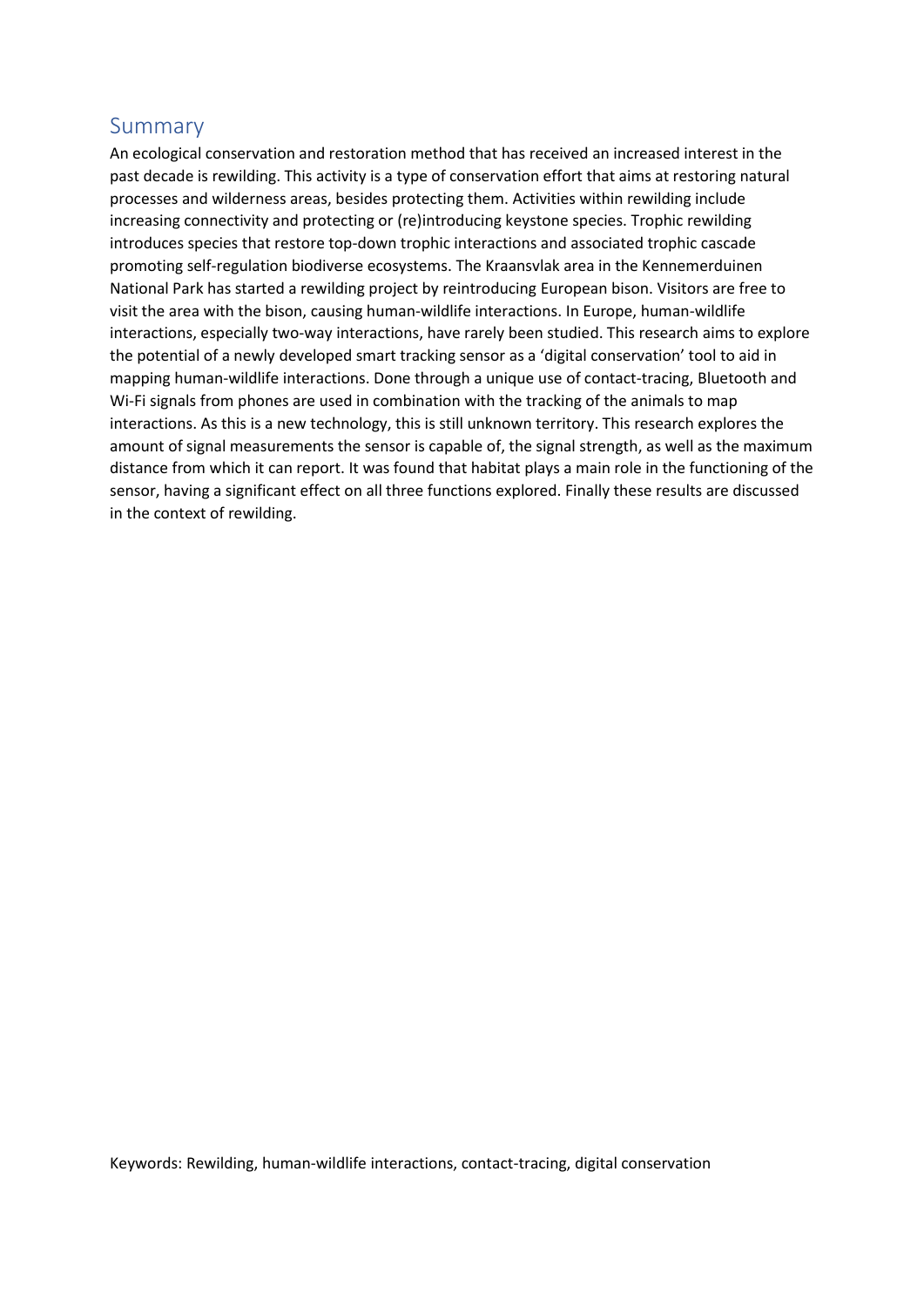# Table of contents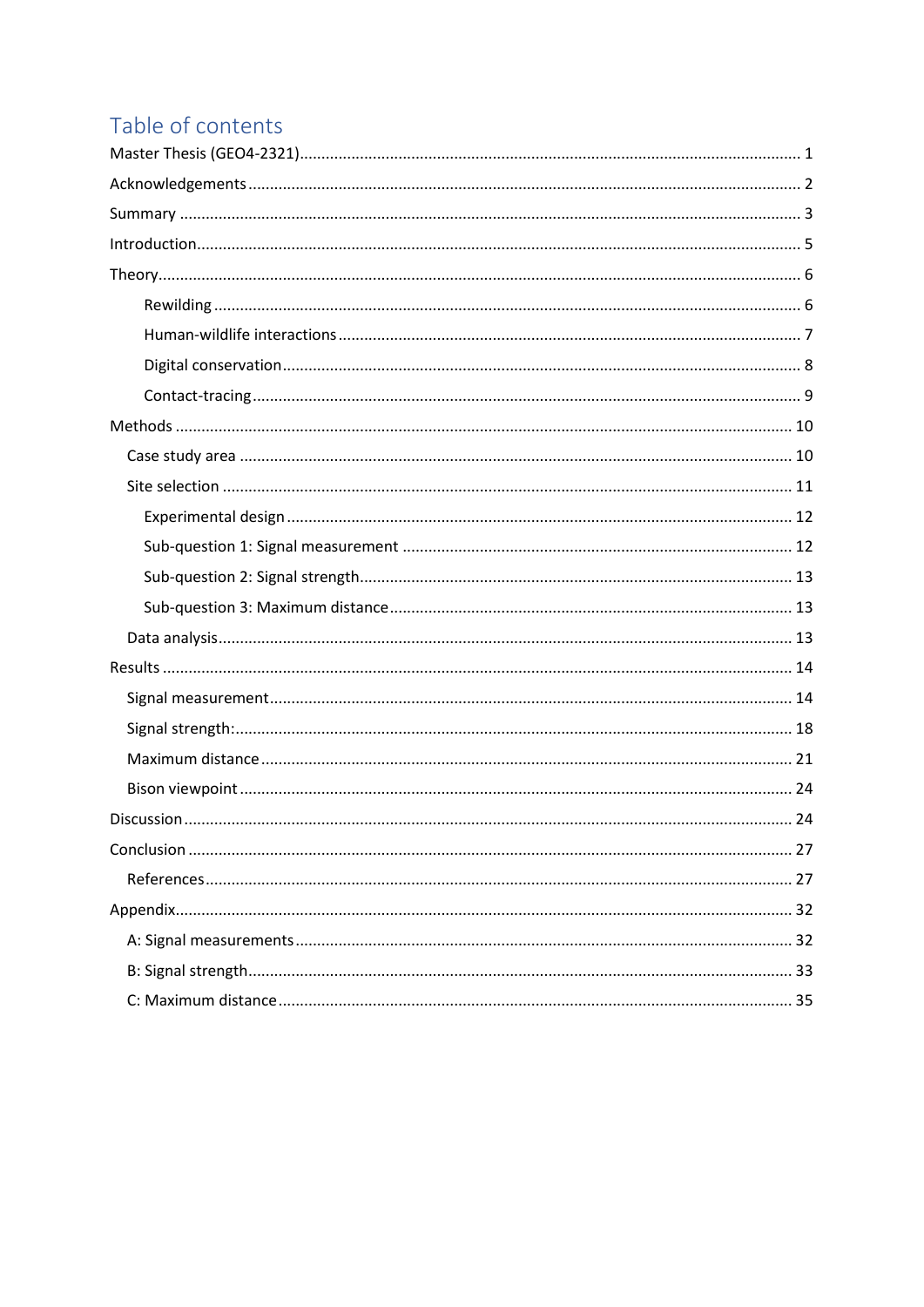# <span id="page-4-0"></span>Introduction

Rewilding as a form of ecological conservation and restoration received increased interest in the past decade. Rewilding activities are a type of conservation efforts which aim at restoring natural processes and wilderness areas, as well as protecting them. This includes activities such as providing connectivity between these areas and protecting or reintroducing apex predators and keystone species (Schepers & Jepston, 2016). Within Europe, recently there have been many initiatives to reuse and repurpose abandoned (agricultural) land (Ceausu et al., 2015). An initiative to reshape these lands is through trophic rewilding, introducing species that restore top-down trophic interactions and associated trophic cascades. These in turn promote self-regulating biodiverse ecosystems (Bakker & Svenning, 2018; Keulartz, 2018). Torres et al. (2018) state that overcoming challenges regarding monitoring and reporting rewilding projects will improve the practical implementation of rewilding, maximizing its conservation and restoration outcomes. However there are no good tools do so as of yet.

Monitoring rewilding projects is especially important in a densely populated continent like Europe due to newfound interactions between humans and wildlife, so called human-wildlife interactions. These interactions will occur more often and this could eventually lead to a high degree of landsharing if everything goes well (Linnell et al., 2015; Linnell & Kaltenborn, 2019). Human-wildlife interactions can be classified as positive and negative, however most literature focusses on conflicts (White & Ward, 2011). Mapping interactions is necessary as humans and wildlife need to find ways to coexist together (Carter & Linnell, 2016; Linnell & Kaltenborn, 2019). European research has studied human–wildlife, but much is unknown about two way interactions, where both parties see a related effect, between humans and wildlife (Johansson et al., 2016). However it is important to understand these relationships as they are identified as a key leverage point for sustainability transitions (Abson et al., 2017). Most research that is done between human-wildlife interactions has been through direct observation focusing on either humans or animals (Treves et al, 2006). With new technological innovations it could also be possible to gather data through indirect observations, focusing on both parties involved (Marion et al., 2020).

Using new technological innovations to aid ecological conservation has been dubbed 'digital conservation' by Van der Wal & Arts (2015). Under this new term fall all kinds of digital innovations regarding nature conservation such as camera traps, GPS-collars and more recently metal detectors that can identify poaching threats (Martin, 2019). Another one of these innovations is an animal tracking collar using LoRaWAN (Long Range Wide Area Network) technology, that has a sensor that can measure Bluetooth and Wi-Fi signals (Feltrin et al., 2018). Throughout this research, this will be referred to as the 'smart sensor'. Since many people carry smartphones these days, this innovation can provide valuable new information to aid in mapping human-wildlife interactions. The smart sensor can measure these signals for an extended period of time, continuously collecting data. The smart sensor is using a form of contact-tracing as a way to monitor and map human-wildlife interactions. Currently contact-tracing is only used in public health scenarios, such as the Dutch 'CoronaMelder' app and other coronavirus applications (Cho et al., 2020). Through new ways of contact-tracing, data between human-wildlife interactions can be measured, such as frequency and interaction distance. This research will help testing the first smart sensor using contact-tracing in a unique way, helping to map human-wildlife interactions. This new type of digital conservation has high potential to provide valuable information for adaptive wildlife management worldwide.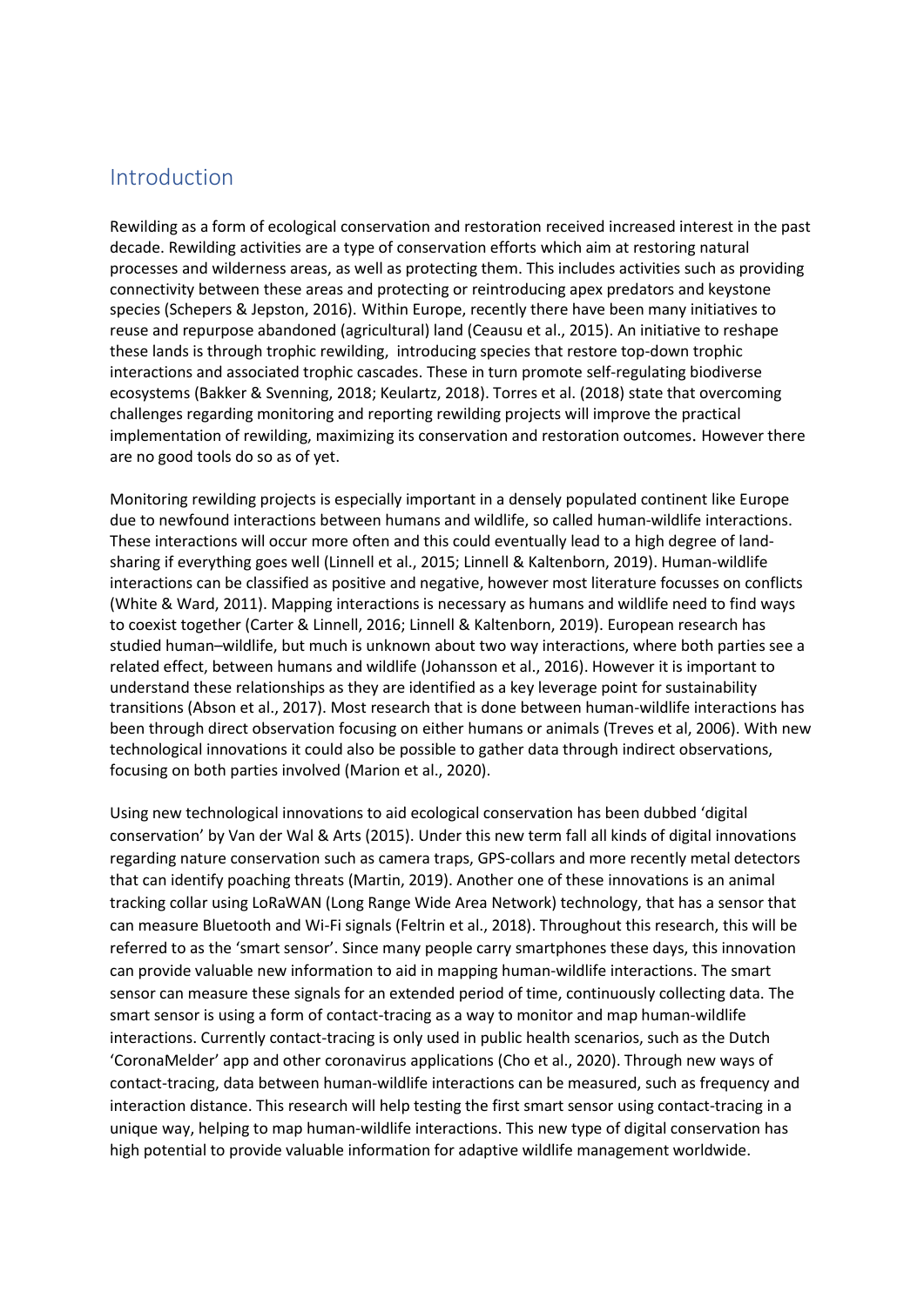As this smart sensor is newly developed, there is a need for data, making testing necessary. In the Netherlands, multiple rewilding projects have started. One of these projects focuses on the reintroduction of European bison in the Netherlands. The Kraansvlak is one area which saw bison reintroduction. PWN (Puur Water Natuur), who manage the Kraansvlak, has started a collaboration with Utrecht University and SmartParks. SmartParks develops animal tracking collars using the LoRaWAN network, and has collared animals in the Kraansvlak. For this research, I focussed on the collar for the European bison.

As nature varies greatly, this innovation should be tested in multiple environments, and the Kraansvlak contains a variety of habitats. The functionality of the smart sensor can be tested in habitats such as flat plains, dunes and forest. Therefore sensor performance can be tested within different habitats, and LoRaWAN network coverage can be examined throughout the whole area. This makes the Kraansvlak area a perfect location for a pilot study. The aim of this research is:

#### *"Examining the potential of a new smart contact-tracing sensor to be used as a 'digital conservation' tool in the context of rewilding."*

The feasibility of implementing this sensor depends on the quality of measurements. Key information to examine is: correct measurement of signals in its proximity, signal strength, and maximum distance of the sensor. It is essential that the sensor measures all signals that are there be measured. It is important that all signals are picked up. Furthermore signal strength of the sensor needs to be established. Weak signals are at risk of not being picked up, leading to incorrect data. With incorrect data, adaptive wildlife management strategies could turn out ineffective. For example, misunderstandings in distance related human-wildlife interactions can lead to an unsuccessful strategy (Miller & Freimund, 2018). Finally it is important to find out the sensor's maximum distance. Due to humans interacting with wild animals, a safe distance needs to be kept at all times. Nonetheless the smart sensor needs to have a reasonable range limit in order to provide useful and sufficient data. Thus a balance must be found between the usefulness of the data measured by the sensor, and the wellbeing of animal and human.

In order to find out of this new sensor can be useful in the future, three sub questions are established that will be discussed in the context of rewilding:

- *How well does the new sensor measure signals between the three different Kraansvlak habitats and between both Bluetooth and Wi-Fi?*
- *How strong are the picked up signals and does this differ between the habitats and between Bluetooth and Wi-Fi?*
- *How far away can the sensor pick up both types of signals and is this feasible regarding the Kraansvlak animal policies?*

# <span id="page-5-0"></span>**Theory**

### <span id="page-5-1"></span>Rewilding

Rewilding is used in ecological restoration as a method where the emphasis is on humans stepping back and leaving an area to nature, in contrary to more active forms of natural resource management (Pettorelli et al., 2019). Rewilding efforts can aim to create ecosystems requiring passive management, as successful long term rewilding projects can need little ongoing human attention. Rewilding efforts are made in the Netherlands, such as reintroducing large grazers like the European bison. European megafauna have always played a role in maintaining open landscapes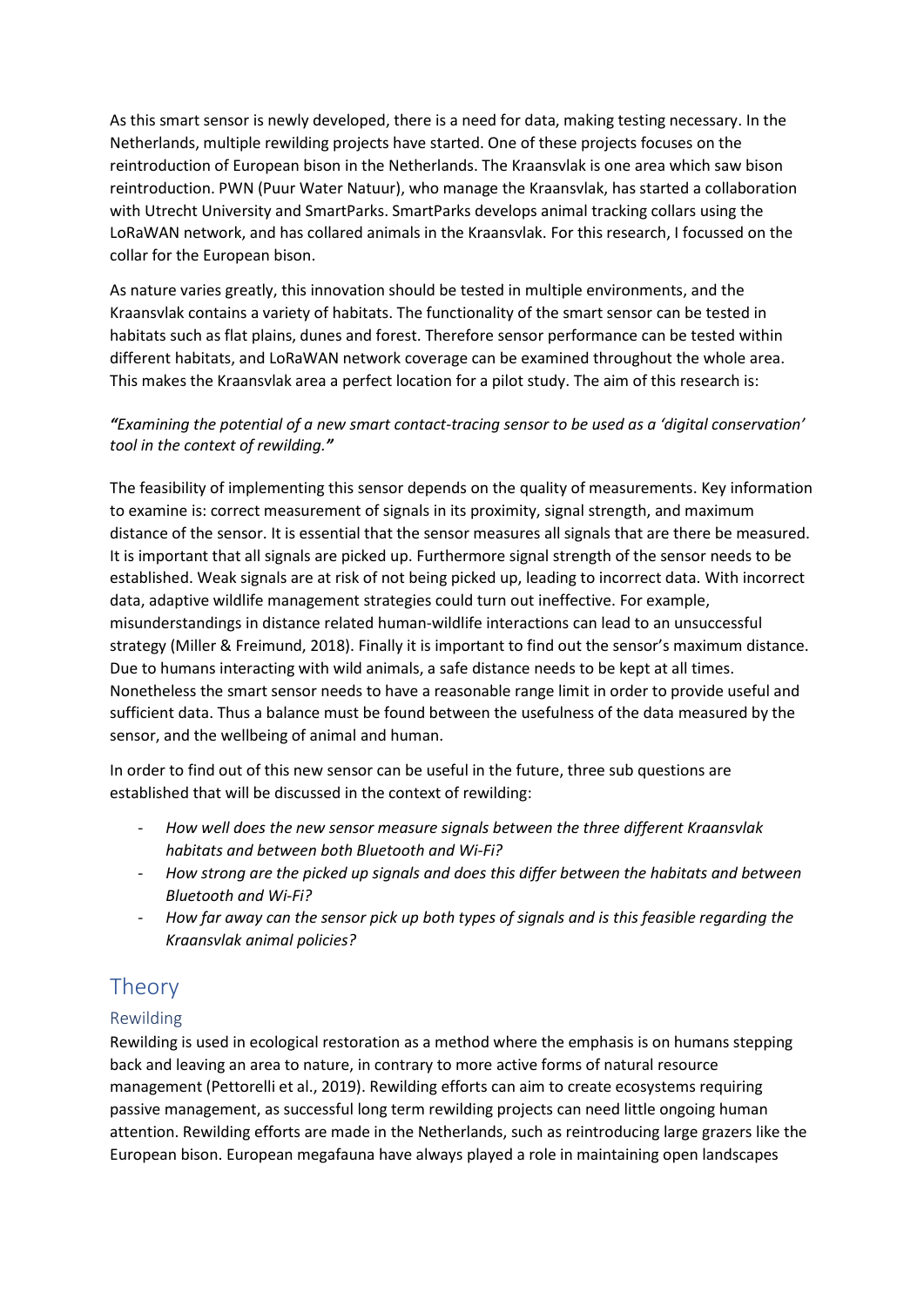(Peirera & Navarro, 2015). That is, before humans brought most of them to extinction and replaced this megafauna by domesticated grazers (Johnson, 2009; Helmer et al., 2015).

Large herbivores are keystone species in many forest and grassland areas. These animals shape the structure, species diversity and functioning of ecosystems (Hale & Kropowski, 2018). The European bison is one of those keystone species (Kowalczyk et al., 2011). Herbivores have an obvious effect on soil and vegetation in the form of grazing and the consumption of herbage (Harrison & Bardgett, 2008). Trophic rewilding has the potential for positive effects on biodiversity, for example by creating within-habitat heterogeneity. Therefore it could help mitigate the biodiversity crisis, but data to test this is very limited (Bakker & Svenning, 2018). Research has shown that the amount of plant species seeds bison disperse is almost double from those dispersed by cattle and horses (Jaroszewicz & Pirożnikow, 2008). Within the Kraansvlak, the bison is also the first species in the area that actively includes tree bark in its diet (Kowalczyk et al., 2011). Thus rewilding the Kraansvlak with bison leads to a change in vegetation cover (Valdés-Correcher et al., 2018).

#### <span id="page-6-0"></span>Human-wildlife interactions

Human-wildlife interactions can have both positive and negative effects. According to the WWF (2020), negative human-wildlife interactions relate to: "any interaction between humans and wildlife that results in negative impacts of human social, economic or cultural life, on the conservation of wildlife populations, or on the environment". These interactions are often called human–wildlife conflict (Madden, 2004). In many regions these conflicts have intensified over recent decades as a result of human population growth and the transformation of land use. Unfortunately, in recent times the disconnect between humans and nature has been growing more strongly (Beery & Wolf-Watz, 2014). Seeing how more people are currently recreating in, and thus encroaching, nature, combined with a growing population and increasing rewilding projects, parts of Europe will see an increase in human-wildlife interactions (Kabisch & Haase, 2011; Jepson & Schepers, 2016). Better understanding of two-way human-wildlife interactions can help shift the paradigm for adaptive wildlife management (Gigliotti et al., 2009; Andrews, 2018).

Negative human-wildlife interactions are a serious global threat to sustainable development (Nyhus, 2016; König et al., 2020). Generally, consequences of these interactions include: crop destruction, reduced farm productivity, competition for land and water, livestock predation, damage to infrastructure, and increased risk of disease transmission among wildlife and livestock (Nyhus, 2016). In the Kraansvlak, conflicts can lead to potential behavioral change of animals, as well as hazardous interactions (Haidt et al., 2018). Because of the disconnect between humans and nature, some people have wrong perceptions of animals, wrongly perceiving danger. Conversely, animals might get more conditioned to humans with frequent exposure (Conover, 2001; Dickman, 2010). However they could also become more aggressive. This has been observed in human-wildlife interactions with bison in Poland (Haidt et al., 2018). There are knowledge gaps here as there are still things unknown about human-bison interactions in Europe, due to the fact the European bison was extinct in the wild up until recently. Most studies regarding bison done are in forests in Eastern Europe. However the bison in Kraansvlak live in a more open environment mixed with forest, dunes and grasslands which is thought to be more true to their origin (Kerley et al., 2012). Thus this sensor should be tested in different habitats.

Positive interactions are also happening. By reintroducing previously extinct animals, public interest can be gained, creating potential for wildlife-tourism (Koninx, 2019). Unfortunately some benefits of human-wildlife interactions are difficult to quantify because outcomes can be intangible,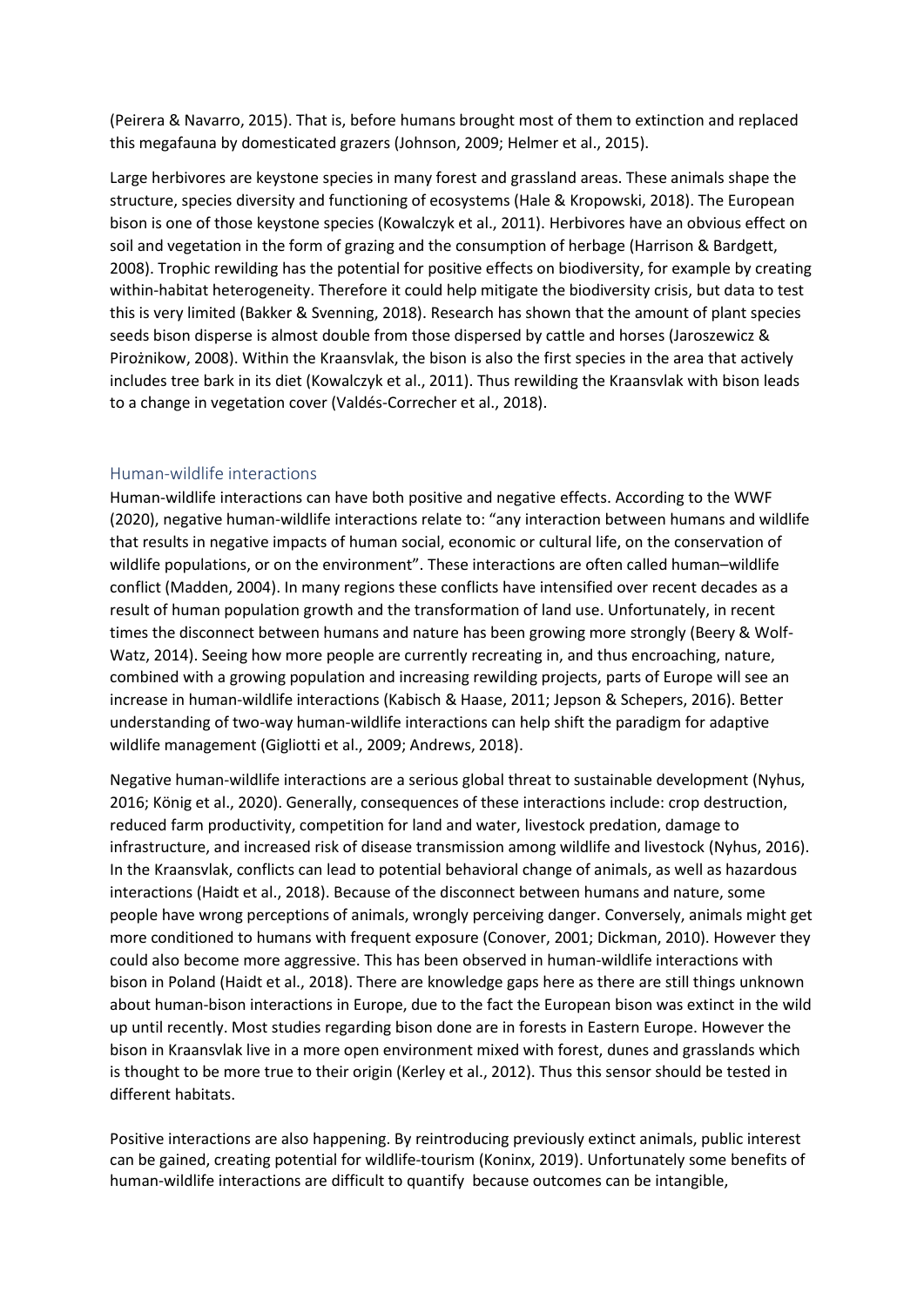nevertheless, their impact may be substantial (Soulsbury & White, 2016). One of these benefits could be increased mental health. Dallimer et al (2014), have researched the willingness to pay of people to see an increase in nature, in relation to the well-being of people. They found that an increase in nature often leads to increased well-being. This is exemplified in the current COVID-19 pandemic. More people are out in nature due to limiting options as a result of lockdowns, with social distancing still being possible outside (Karl et al, 2020). Since the pandemic started, there's been an increase in people participating in activities as running, bird spotting and hiking in nature (Grima et al.,2020; Morse et al., 2020). When the connectedness between humans and nature improves, it can minimize negative human-wildlife interactions, and boost positive interactions (Meadows, 1999; Treves & Santiago‐Ávila 2020).

#### <span id="page-7-0"></span>Digital conservation

In the last two decades, the World Wide Web and associated developments have shaped old and created new modes of business, management, communication and governance. These developments have led to naming the current era the Digital Age (Orton-Johnson & Prior, 2013). However, developments in the Digital Age have received relatively little attention from researchers focusing on environmental management in general and nature conservation in particular. The shaping of the Internet of Things (IoT) has created potential for new conservation methods, such as digital conservation. IoT relates to the interconnection between everyday objects (Xia et al., 2016). Many new technological innovations regarding the IoT fall under this new umbrella term of 'digital conservation' (Arts et al., 2015). Besides new smart sensors, an example of the possibilities to aid conservation is the use of digital games for biodiversity conservation such as MyConservationPark or eBird. This 'serious gaming' can be used to get people more acquainted with ecological conservation. This new technology can create strong incentives for learning and behavior change (Sandbrook et al, 2015).



*Figure 1: The five key dimensions of digital conservation (Arts et al., 2015)*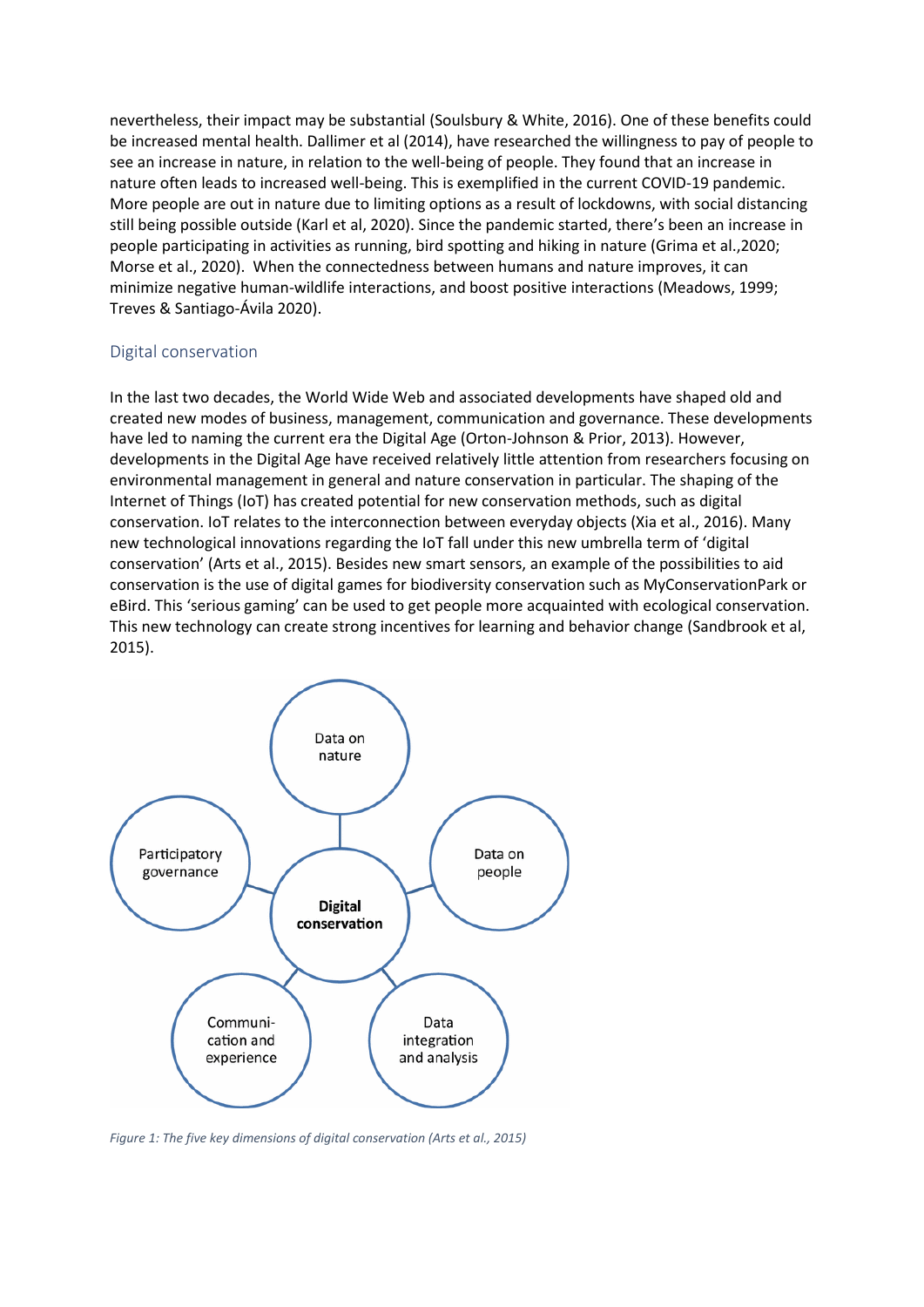In Figure 1 the five key dimensions of digital conservation are seen as established by Arts et al (2015). In the Kraansvlak case study a smart senor is tested that, when implemented, will span all five dimensions. The sensor provides data on nature, the animal behavior in different habitats. Data on people is provided by measuring frequency and location where humans and wildlife interact. When certain habits of humans and wildlife are found, this data can be integrated into the communication and experience dimension, together with participatory governance in the form of adaptive management strategies and policy. This is especially important since the management of humanwildlife can become political, providing a challenge for governance (Treves et al, 2017). Collar data is used on websites such as wisent.nl where people can find the location of the Kraansvlak wisents. Other implementations can be aiding forest rangers to measure crowdedness in an area and people getting too close to animals.

These new internet-enabled tracking collars for animals need to be designed with a multiple year lifespan in order to minimize interference with the animals. These collars are deployed in ultraremote areas, and in order to preserve battery power the device only powers on when it is required. GSM or cellular technology is widely deployed where connectivity is available, however GSM is also highly energy intensive (Sirotek & Hart, 2019). Devices either have a large battery or are only powered on when required. LoRaWAN is a new technology powering the Internet of Things connectivity, and is very energy efficient (Feltrin et al, 2018). This technology is beginning to be deployed in remote areas due to their ease of deployment and incredibly long range (Al Balushi et al, 2019). The advantages of these technologies for an animal tracking collar are that the device form size can be minimized and the battery life extended greatly (Panicker et al, 2019). As this tool can aid conservation in a new way, these technologies require testing in order to see if they are fit to aid ecological conservation purposes.

#### <span id="page-8-0"></span>Contact-tracing

In public health, contact-tracing is the process of identification of persons who may been in touch with an infected person (the "contacts") and subsequent collection of information about these contacts. The goals of contact-tracing are:

- Interrupting ongoing transmission and reducing infection spread
- Alerting contacts to infection possibility, and offering preventive services or prophylactic care
- Offering diagnosis and treatment to infected people
- With treatable infections, helping to prevent reinfection
- Learning about the epidemiology of a disease in a particular population

A new method of contact tracing is through the use of smartphones. Due to all kinds of technological advancements, smartphones can now provide proximity information useful for contact tracing using GPS, Bluetooth or Wi-Fi signals. One of the recent uses of contact-tracing is done through "Corona Apps". These apps are relying on Bluetooth Low Energy (BLE) wireless radio signals for proximity information. These new tools would warn people that they had been in contact with people that are potentially infected by COVID-19. However, this method of mapping/tracing is only used for health purposes, but can be adapted to aid ecological conservation. Examples could be the use of a 'smart' app to warn rangers when parks get too crowded, or animals and humans are in too close vicinity of each other allowing for ranger intervention. It can also provide insightful information on locations where humans and wildlife have most interactions. There is also potential to analyze animal movement in relation to human-people interactions, which can lead to recommendations for adaptive wildlife management or certain policy changes (Frank et al., 2019). The only current application of contact tracing with animals is done by tracing back sources of infectious disease (Elbakidze, 2007; Rorres et al, 2018). However this animal tracing is done without the use of the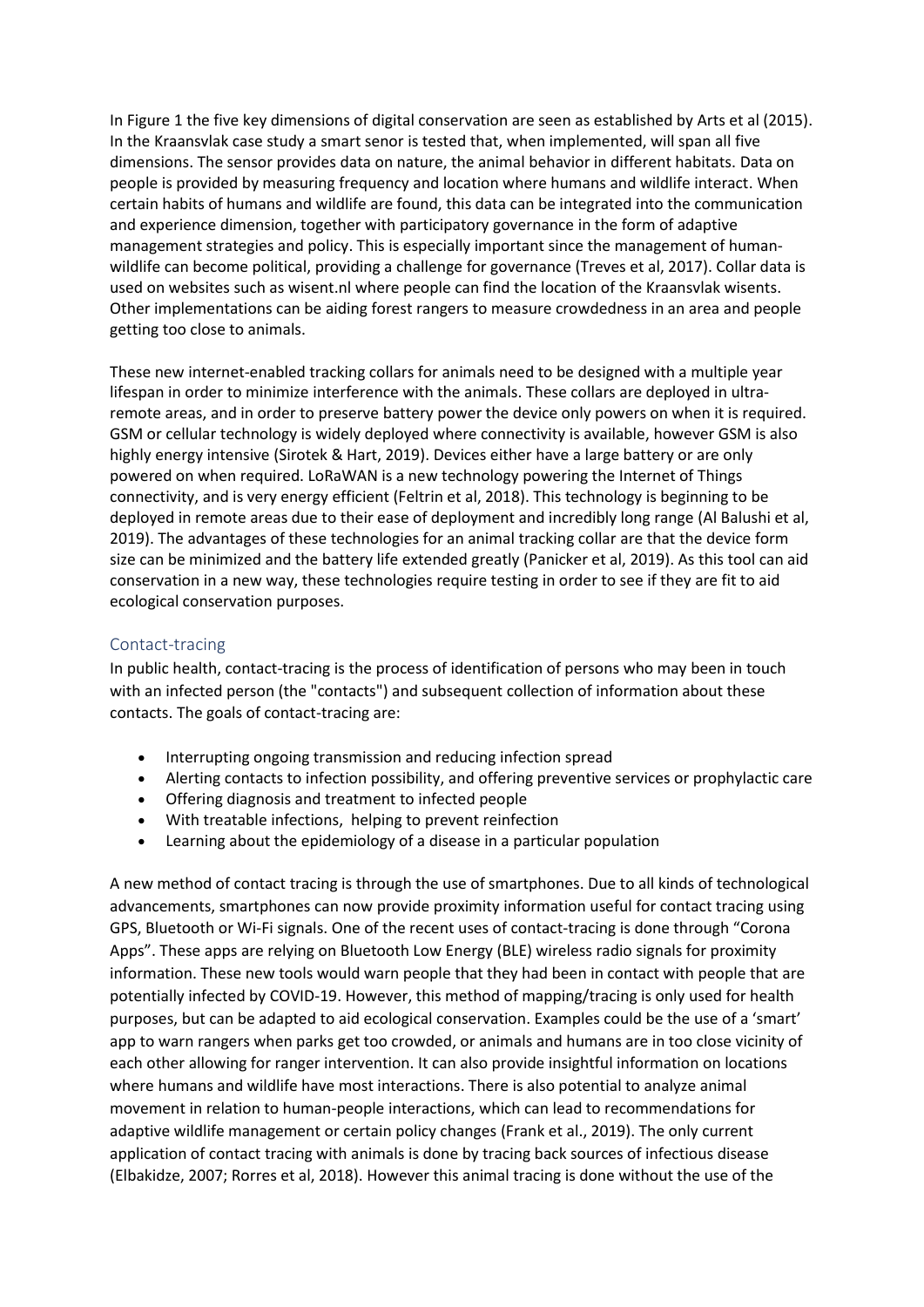newest technologies. Using contact tracing in the context of rewilding is a new technology of which the potential needs to be explored. Important is that the smart sensor does not invade people's privacy. Any details which can be used to invade privacy such as the MAC-address will be hashed, meaning it will be encrypted and inaccessible.



#### *Figure 2: Conceptual framework showing integration of concepts in this research*

In Figure 2, a conceptual model can be seen showing how different concepts are brought together in this research. The three concepts of rewilding, human-wildlife interactions and contact-tracing technology provide new innovations regarding digital conservation in the form of a smart sensor. This smart sensor aids in mapping two-way human-wildlife interactions not studied before. This mapping provides valuable information for adaptive wildlife management and future research.

### <span id="page-9-0"></span>Methods

#### <span id="page-9-1"></span>Case study area

The European bison (*Bison bonasus*), also known as the wisent, is a European species of bison. It is the heaviest wild land animal in Europe. During the early years of the 20th century bison were hunted to extinction in the wild. To this day, it remains absent from most of its historical range (Krasińska & Krasiński, 2014). This range spans the Netherlands, and the wisent has been reintroduced in the Kraansvlak area in the Netherlands. The Kraansvlak is an area the size of 300ha in the Zuid-Kennemerland National Park, established in 1995. This area is a large conservation area with a dune ecosystem located close to the North Sea, doubling as a water-winning region for human consumption. PWN, among other stakeholders involved, have released the first three wisents in 2007 in the Kraansvlak in order to aid in restoring the ecosystem by trophic rewilding. This group has since grown to approximately 20 individuals. The bison have been released in an area that is only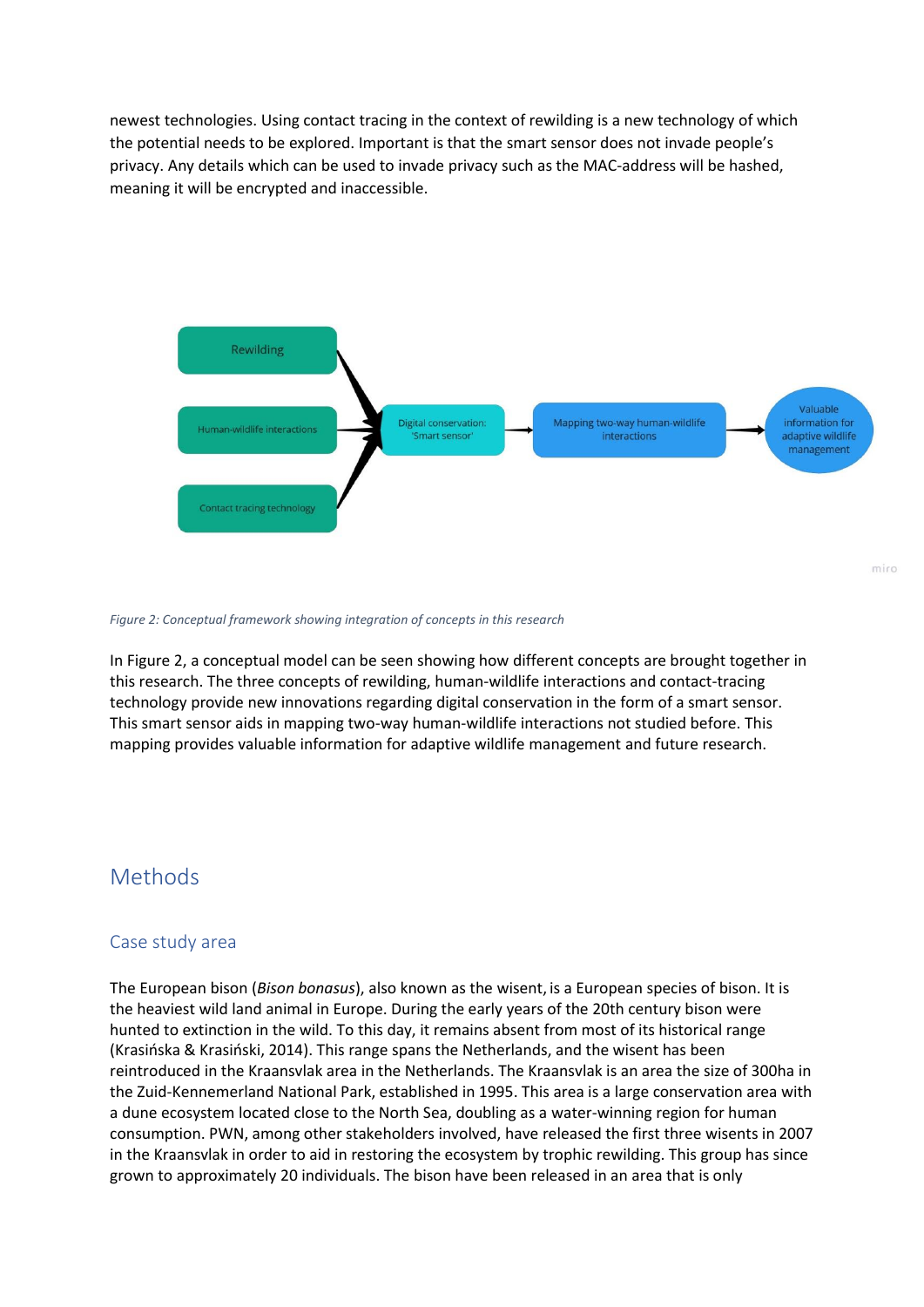accessible for humans between September and March, following a special walking route. A bison viewpoint is accessible year round. Most European bison studied live mainly in forests, not in a dune landscape like Kraansvlak (Kowalczyk et al., 2011). This makes the Kraansvlak an interesting case study location acquiring new data.

#### <span id="page-10-0"></span>Site selection



*Figure 3: Selected sample sites for smart sensor testing in different Kraansvlak habitats (green = forest, yellow = dunes, grey = plains) and the bison viewpoint )*

Figure 3 shows the Kraansvlak area. Indications for sample site locations were based on satellite images. A grid of 250m by 250m squares was placed over the area. To make sure that each site was independent, only one sample site per square was taken. In order to make sure every sample site location was the correct land use, the exact sample site locations were established in the field. In this research we aimed for 5-10 sample sites of each respective habitat (forest, plains, dunes). Every selected location spans over 100m in length, indicated by the circle, and locations are scattered throughout the Kraansvlak. This length is the assumed range of the smart sensor, established for testing purposes. The reasoning for this explained in the experimental design below. Locations were scattered throughout the area to test if the sensor strength remained steady throughout the entire area. The final sample site was located at the bison viewpoint. This helped to gather data in a more real life setting as visitors can freely walk in and out of the sensor's range when set up at the viewpoint. Testing in multiple habitats was necessary as tuning the sensor to a single habitat can lead to potentially inconsistent measurements in other habitats. Every habitat sample site was visited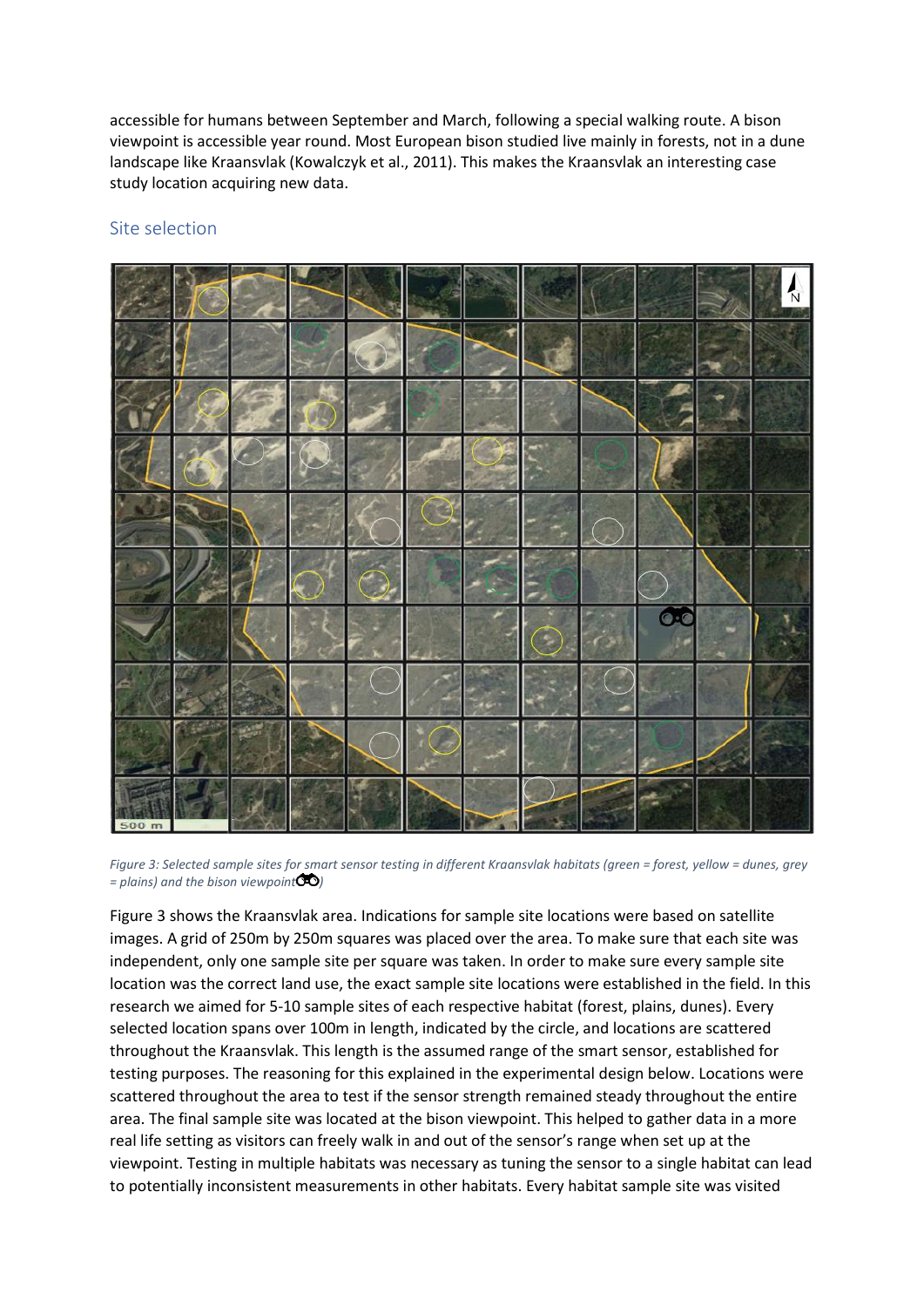twice, in order to acquire sufficient data. This has provided 20 datasets per habitat, 60 in total. The bison viewpoint was visited during two weekends in summertime for a timeperiod of six hours per visit.

#### <span id="page-11-0"></span>Experimental design

The experiment will conduct of two sampling strategies. The first strategy is collecting data in the three habitat types from a wisent GPS-collar with the new smart sensor, placed on a tripod with a height of approximately 1m on the locations as shown in Figure 3. The second strategy was setting up the sensor at the bison viewpoint, in order to test the sensor in a more real life scenario with people moving in and out of the range. As the current policy in the Kraansvlak area is a requested distance between people and the animals of 50m, the author has argued for a testing distance of double the requested distance. This way it can be tested if the sensor could measure people following the guidelines, as well as people not following them, or the animals moving closer to them. However as this is a new technology, the exact range of the smart sensor could still change depending on technological developments. Furthermore, to aid in testing speed, scan intervals were set as short as possible. By shortening this time, more tests could be done on a daily basis.

For every sample site in the first strategy, using GPS positioning, a straight line of 100 meter will be laid out. Before the start, the experimenter checks the MAC-address of the phones, to ensure that the data is only from the phones used. Then, the experimenter carrying the used phone(s) will walk from outside of the range, starting at 100m from the sensor, all the way to the sensor. The experimenter will stop three times among this line, for the duration of the scan interval. Stops will be done at 75m, 50m and 25m distance from the sensor, creating four distance groups. These distances are selected with regards to the current animal policy in the Kraansvlak as previously mentioned. These stops allow for the sensor to pick up the signal at a fixed position. Stops will be marked along the line with a small flag or ribbon. The stops are visualized by the cross (x) in Figure 4. The smartphone type used for this experiment are the Samsung A02s (Android).



*Figure 4: Schematic overview of the experimental design*

#### <span id="page-11-1"></span>Sub-question 1: Signal measurement

For sub-question one, we tested if the sensor correctly measured available phone signals. The smart sensor in the GPS collar measures Wi-Fi and Bluetooth signals sent from phones. In each sample site, a GPS collar with the built-in smart sensor will be placed on a tripod at roughly 1m height, as if it were a collared bison. The test was repeated three more times adding extra phones each time. The increasing number of phones went from one phone to two, four and six. This was done to mimic a busy day or group of people in the Kraansvlak in order to see if the sensor remained accurate with multiple signals. The signals measured by the sensor were sent to a SmartParks database from where they could be analyzed. In total, the sensor had the potential to pick up 52 signals each test for both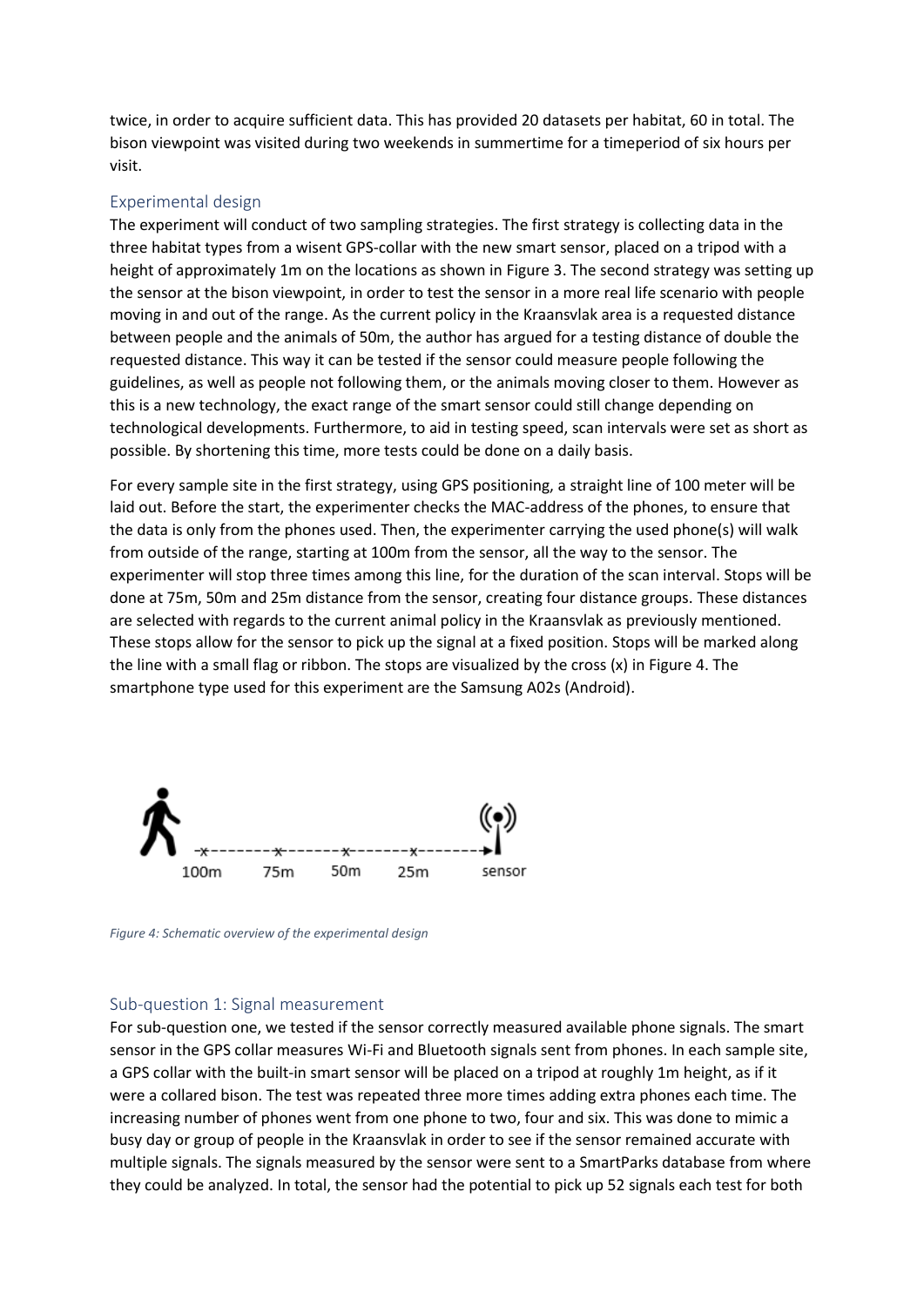Wi-Fi and Bluetooth. Four times per test-run a signal was sent, times the amount of phones used (1, 2, 4, 6), which equals to 4+8+16+24 = 52 signals to be picked up by the sensor. Besides doing this experiment, data was collected by placing the smart sensor at the bison viewpoint. It was placed on four different days in the weekend, for a period of 6 hours with an observant nearby. The observer will manually count all people and checks this against the number reported from the sensor. Said observer will also ask visitors at the viewpoint if they are carrying smartphones, as it is futile to count people when they are not carrying one.

#### <span id="page-12-0"></span>Sub-question 2: Signal strength

In order to measure signal accuracy, we use the Received Signal Strength Indicator (RSSI) of the sensor. This is a value that is represented in dBm, which is a unit of level used to indicate that a power level is expressed in decibels (dB) with reference to one milliwatt (mW). The RSSI value runs from -100 dBm to 0, meaning that a value closer to 0 is perceived as a strong signal whereas a value close to -100 is a weak signal. The RSSI will be compared for every habitat, together with the distance and the number of phones used to see if any of these three influenced the measured RSSI.

#### <span id="page-12-1"></span>Sub-question 3: Maximum distance

The final sub-question relates to the maximum distance of the sensor. The maximum distance the sensor can pick up a signal needs to be established. We do this for all three habitats, in order to see if there are differences or if the maximum distance is the same. This will be done by starting a test at 75m from the sensor. Then in steps per 10m, a scan will be done. The scan will be done until the signal (RSSI) is lost. Following this, a scan will be done at the last signal picked up as well as 5m after the position, in order to check for potential inaccuracy. Afterwards we can make an estimation of the maximum distance, providing a maximum distance ± 5m.

#### <span id="page-12-2"></span>Data analysis

The data gathered from the sensor is sent to a database from SmartParks. Here all data is instantly grouped together by timestamp in a table, which can then be converted into a csv or excel file. First a data validation check is made whereby incomplete data will be removed. When the dataset is complete and valid, an analysis is made using SPSS. With this analytical program we can check for statistical significance in the results of the dataset.

To start off a descriptive analysis will be conducted regarding the data of the three different subquestions. The descriptive analysis is performed using the 'Compare Means' options in SPSS. Here we can put the mean, maximum, minimum, standard deviation, standard error and N together in a table to provide a clear overview.

After this descriptive analysis, a test of normality will be done. This is done in order to select the correct test to statistically analyze the data. The test of normality is done by plotting a histogram of all measurements together with the normality curve. When this curve is similar to the values shown in the histogram, a distribution can be considered normal.

Signal measurements: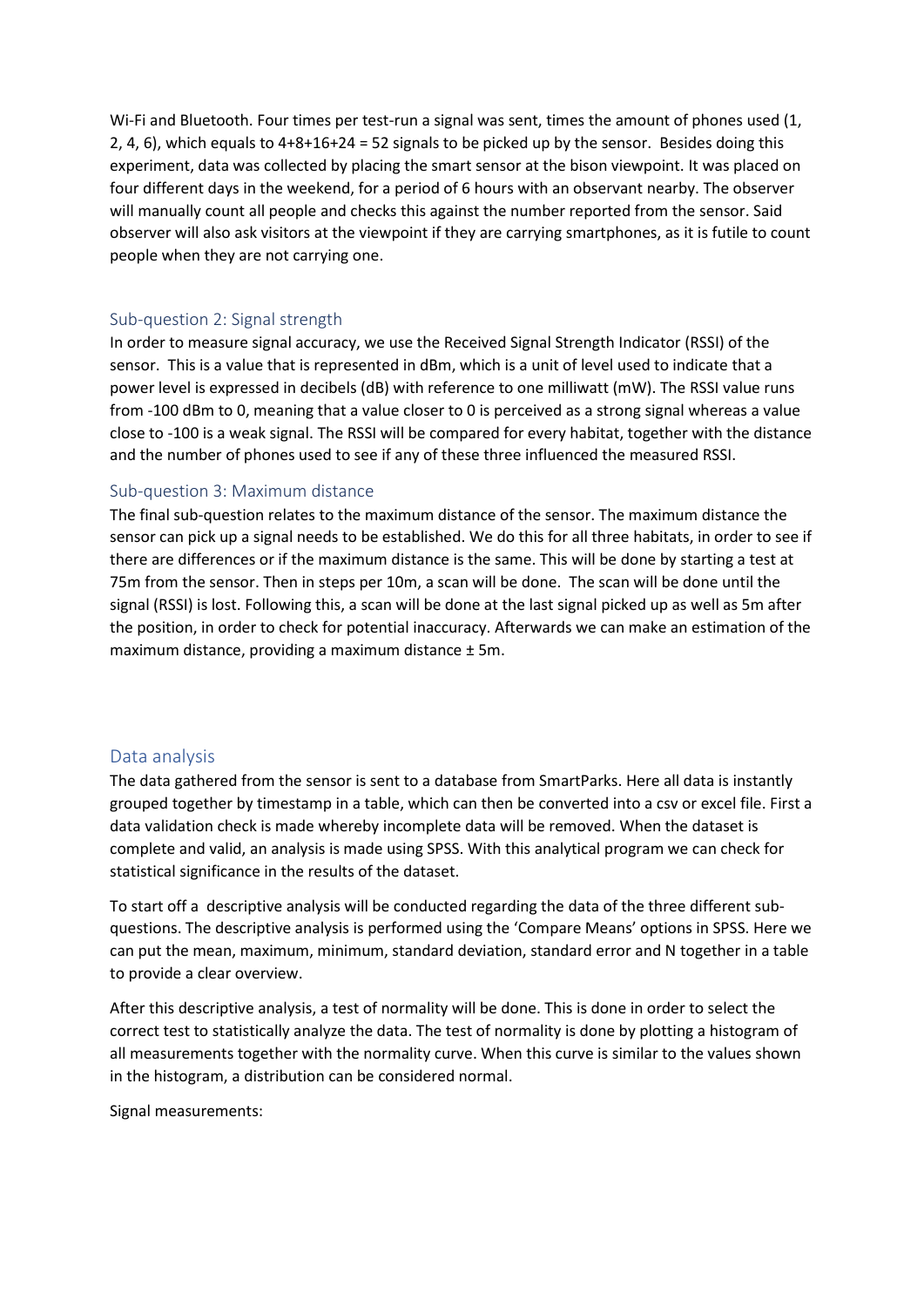For signal measurements we use the mean signal count per habitat and per signal. After seeing the data was not normally distributed, a Mann-Whitney test was conducted to test the differences between the two signals. The explanatory variable in this case is signal type, the response variable the is signal count. To compare the three different habitats, a Kruskal-Wallis test was conducted. Here the explanatory variable is habitat, the response variable is the signal count. Following this, the three habitats were compared against each other through three more Mann-Whitney tests, where a Bonferroni correction is applied. To correct this one must divide the alpha by number of tests. In the case of the habitats the new alpha will be 0.05/3 = 0.0167.

#### Signal strength:

Similar to signal measurements, the data again was not normally distributed. Thus we used a Kruskal-Wallis test to test for difference between the RSSI of Bluetooth and Wi-Fi, as well as testing if there was significant difference between phones used and distance from the sensor. Comparing these also led to multiple Mann-Whitney tests where applicable, and a Bonferroni correction was in place. Distance and phones used consist of four groups, thus the correction leaves an alpha of  $0.05/4 =$ 0.0125. The explanatory variables for this test are habitat, distance in meter and number of phones, the response variable is RSSI.

#### Maximum distance:

After the normality test it was found that maximum RSSI was non normally distributed so another Kruskal-Wallis test was used where habitat type was the explanatory variable and maximum RSSI the response variable. The maximum distance was normally distributed, so a one-way ANOVA was used to check for significant difference. Here the response variable is maximum distance and the explanatory variable is habitat type. When a difference was found, a post hoc Tukey test was conducted.

#### Viewpoint measurement analysis:

This bison viewpoint data will be more of a descriptive analysis, rather than a statistical one. Here the mean RSSI is compared, together with the number of unique signals, as well as total signals measured. Analyzing the unique signals provides us with a percentage of accurate reports per signal type.

### <span id="page-13-0"></span>Results

#### <span id="page-13-1"></span>Signal measurement

The minimum amount of phone signals found in a test was 20, and the maximum was 46 (Table 1). On average, 33 signals were picked up by the smart sensor. In total, the means between Bluetooth and Wi-Fi signals differed only by two, Bluetooth having a mean count of 32, Wi-Fi having 34 as seen in Appendix A. Nonetheless there were bigger differences in mean counts between the habitats. Dunes saw a mean count of 38 Wi-Fi signals compared to 24 Bluetooth signals. Forests saw a mean count of 27 Wi-Fi signals and 43 Bluetooth signals, while plains saw a mean count of 32 for both Wi-Fi and Bluetooth signals.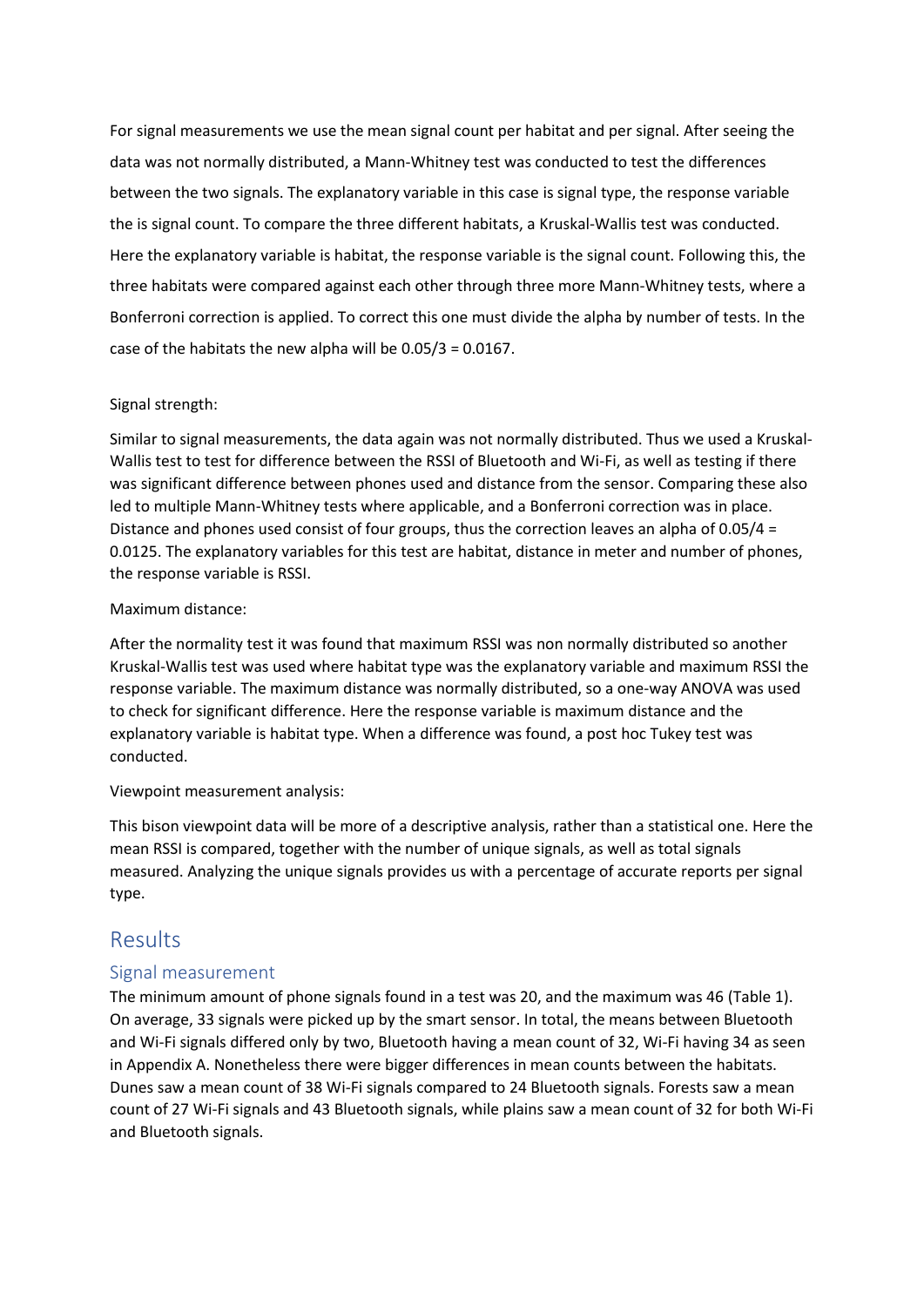#### *Table 1: Descriptive statistic of the total signal count*

#### **Descriptive Statistics**

|              |                  | Mean  | Std. Deviation | Minimum | Maximum |
|--------------|------------------|-------|----------------|---------|---------|
| Signal count | 180 <sub>1</sub> | 33.13 | 6.386          | 20      | 46      |

When a test of normality is done, and a histogram plus normality curve is made, it can be seen that both the Wi-Fi count and the Bluetooth count as seen in Figure 5 and 6 are not normally distributed.



*Figure 5: normality plot of the Wi-Fi count*



*Figure 6: normality plot of the Bluetooth count*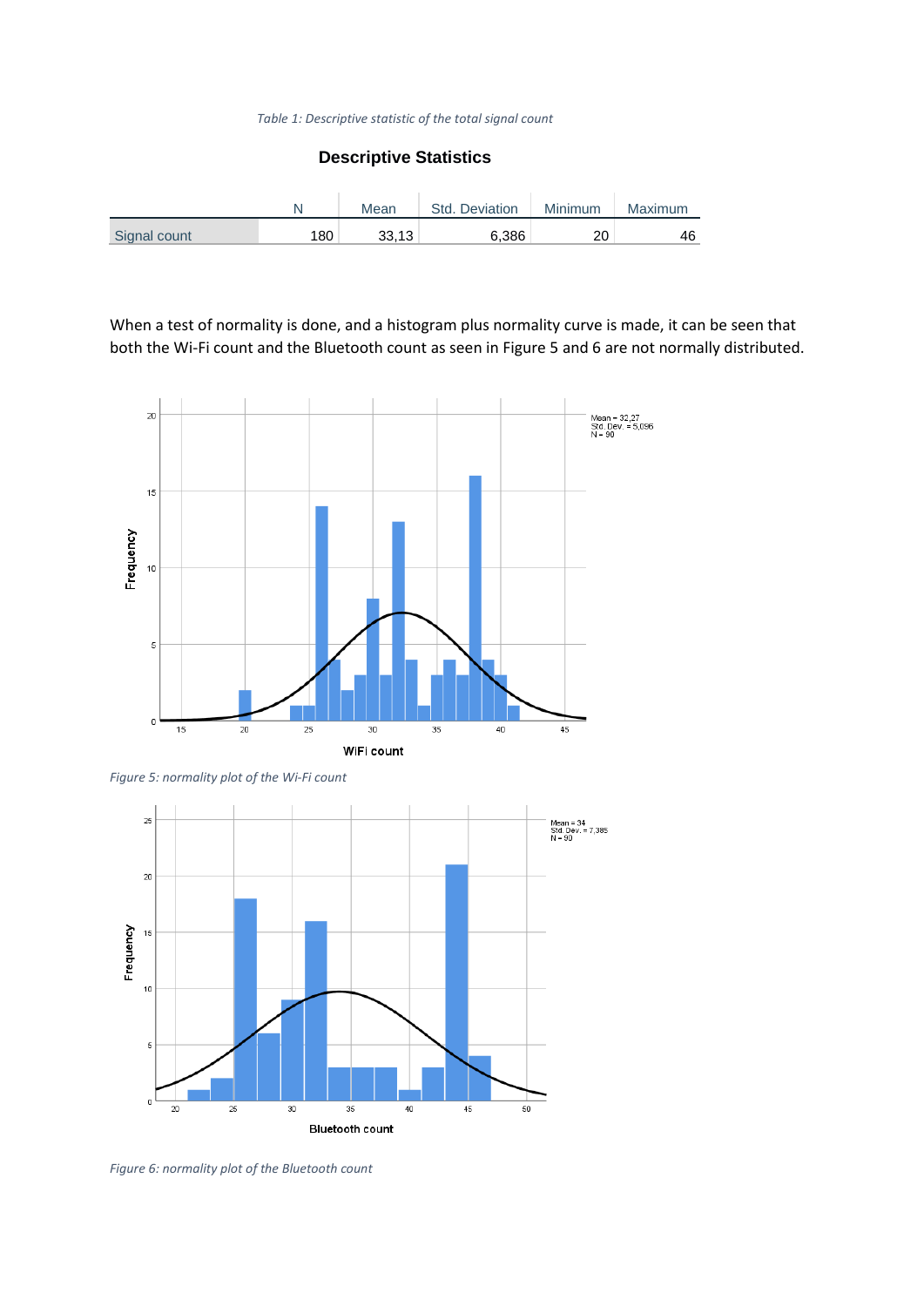In order to test significance a Mann-Whitney test was ran in order to find out if Bluetooth and Wi-Fi signal type counts statistically differ. In order for the difference to be significant, the p-value should be below 0.05. As seen in Table 2**,** there is a p-value of 0.293, thus p > 0.05 , and thus there is no significant difference in counts between signal types (for U = 3684, Z=-1.052 and p = 0.293).

*Table 2; Mann-Whitney test for signal counts*

#### **Test Statistics<sup>a</sup>**

|                        | Signal count |
|------------------------|--------------|
| Mann-Whitney U         | 3684,000     |
| Wilcoxon W             | 7779,000     |
| Z                      | $-1,052$     |
| Asymp. Sig. (2-tailed) | 293          |

a. Grouping Variable: Signal type

To compare habitat type we used the Kruskal-Wallis test as visualized in Table 3**.** . As seen**,** there is a p-value of 0.206, thus p > 0.05 , and thus there is no general significant difference in counts between the habitat types (for  $H = 3,163$  and  $p = 0.206$ ).

*Table 3: Kruskal-Wallis test for habitat type & signal count*

#### **Test Statisticsa,b**

|                  | Signal count |
|------------------|--------------|
| Kruskal-Wallis H | 3,163        |
| df               |              |
| Asymp. Sig.      | .206         |

a. Kruskal Wallis Test

b. Grouping Variable: Habitat\_type

However, when we conduct a post hoc test by testing all habitat types against each other in a Mann-Whitney test, we find other results. Tables 4 & 5 below show no significant difference between the plains & dunes and plains & forest habitats due to their p-values of 0.935 and 0.735. But the test between forest & dunes gives a p-value of 0.012. Keeping the Bonferroni correction in mind, a value of p < 0.0167 is required to be significant. It can be seen in Table 6 that p < 0.012 so there is in fact a significant difference between the habitat types dunes and forest with regards to signal count.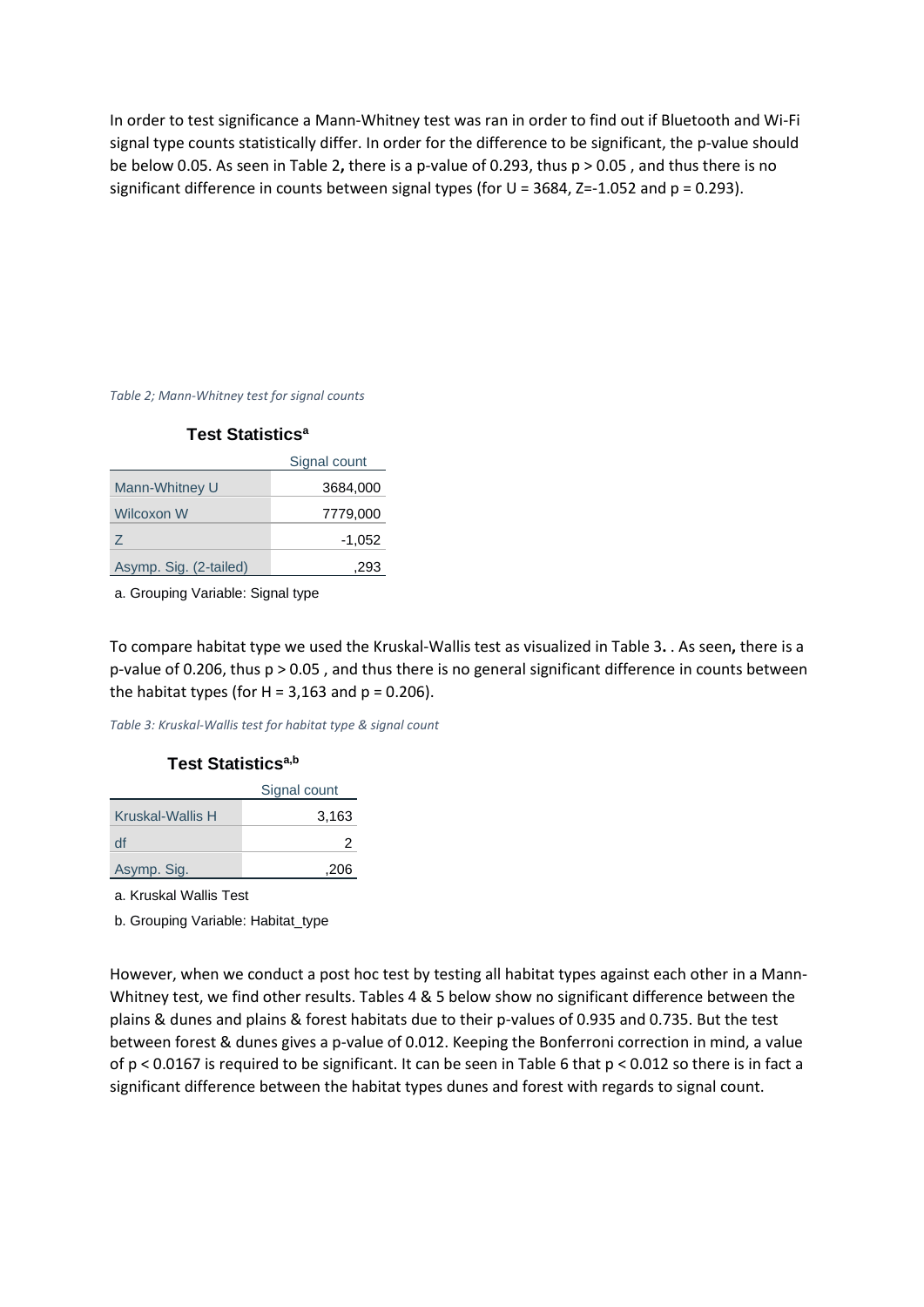#### **Test Statistics<sup>a</sup>**

|                        | Signal count |
|------------------------|--------------|
| Mann-Whitney U         | 1784,500     |
| Wilcoxon W             | 3614,500     |
| Z                      | $-.082$      |
| Asymp. Sig. (2-tailed) | .935         |

a. Grouping Variable: Habitat\_type (Dunes

& Plains)

*Table 5: Mann-Whitney test for habitats Forest & Plains*

#### **Test Statistics<sup>a</sup>**

|                        | Signal count |
|------------------------|--------------|
| Mann-Whitney U         | 1736,000     |
| Wilcoxon W             | 3566,000     |
| Z                      | -.339        |
| Asymp. Sig. (2-tailed) | .735         |

a. Grouping Variable: Habitat\_type (Forest

& Plains)

*Table 6: Mann-Whitney test for habitats Forest & Dunes*

#### **Test Statistics<sup>a</sup>**

|                        | Signal count |
|------------------------|--------------|
| Mann-Whitney U         | 1324,000     |
| Wilcoxon W             | 3154,000     |
| 7                      | $-2,525$     |
| Asymp. Sig. (2-tailed) |              |

a. Grouping Variable: Habitat\_type (Forest

& Dunes)

The mean counts per signal type are found in Appendix A and visualized in Figure 7. At first glance, the habitat type plains has the most balanced signal measure count. However of the possible 52 signals, only 32-33 are measured which equals 61-63% of the total signal count possible. Wi-Fi counts score better in the dunes habitat, whereas Bluetooth scores better in forests with a count of 37 (71%) and 43 (83%) respectively. In all three areas of the Kraansvlak there is a relatively similar overall percentage of signals that are measured. When looking at the standard errors, in the dunes and plains habitat the sensor performs better with Wi-Fi signals and in the forest habitat it performs better with Bluetooth.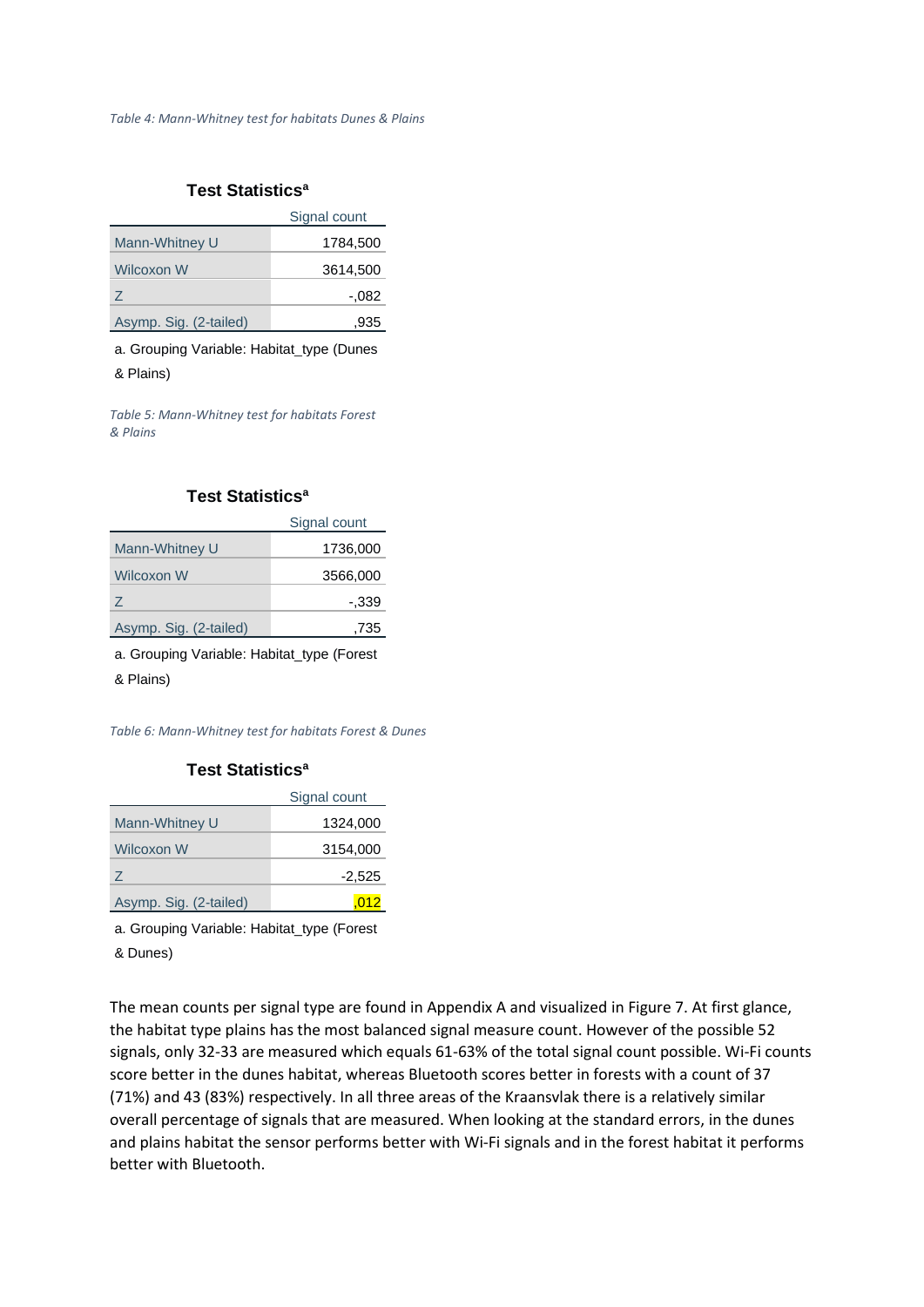

*Figure 7: Mean Bluetooth & WiFi counts per habitat type*

Finally, to answer sub-question 1: *How well does the new sensor measure signals between the three different Kraansvlak habitats?* We can say that the current sensor picks up at least more than half of all Wi-Fi and Bluetooth signals sent by phones. In the habitat types plains, forest and dunes the percentage of signals measured is 62.5%, 66.3% and 60.6%. This is a promising start for the new technology. With technology only becoming more advanced, the signal count is sure to increase even further.

### <span id="page-17-0"></span>Signal strength:

When we look at the descriptives as seen in Appendix B, we find a mean RSSI of -76 dBm for Wi-Fi and -79 dBm for Bluetooth. The minimum RSSI for Bluetooth and Wi-Fi are very similar with -94 dBm and -95 dBm respectively, but the maximum RSSI is more different with -40 dBm and -15 dBm respectively. Between habitats the minimum RSSI is roughly the same everywhere (-93 to -95 dBm), however the maximum differs, this is especially the case for Wi-Fi. When you look at the Bluetooth maximum this ranges between -40 and -44 dBm, but for Wi-Fi this is -15 to -29 dBm.

After conducting the normality test (histogram with normal curve) we see that both Bluetooth and Wi-Fi RSSI is also not normally distributed (Appendix B). Therefore we conduct the Kruskal-Wallis test. First this was conducted for distance to the sensor (Table 7), then for number of phones (Table 8), and finally for habitat types (Table 9). It can be seen that for distance ( $p = 0.465$  &  $p = 0.571$ ) and number of phones ( $p = 0.3$  &  $p = 0.69$ ) there are no significant differences between these grouping variables for both signal types. For habitat there is a significant difference for  $p = 0.10$  and  $p = 0.026$ between both Bluetooth and Wi-Fi signals.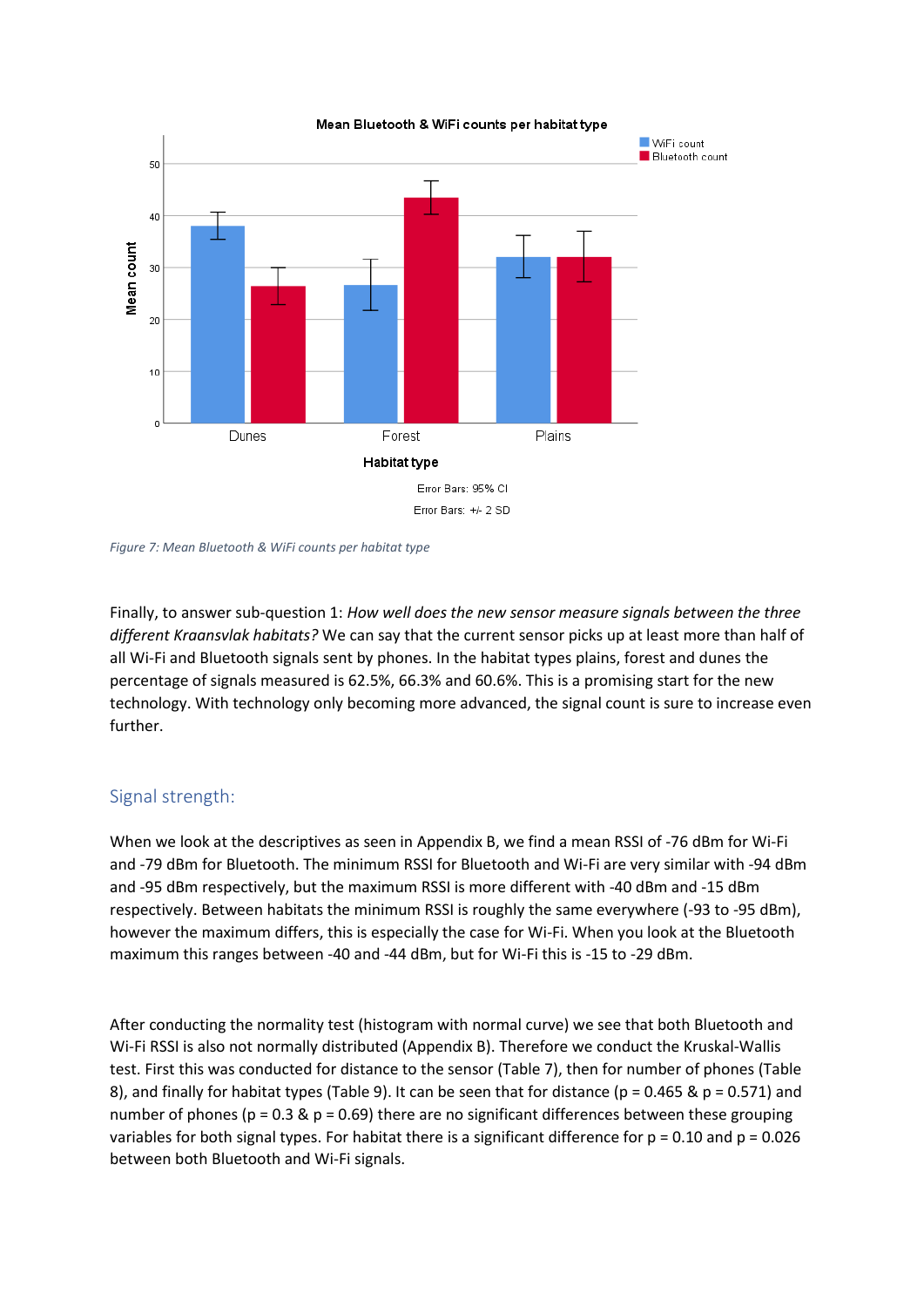*Table 7: Kruskal-Wallis test for signal RSSI grouped by distance (m)*

# **Test Statisticsa,b**

|                  | WiFi RSSI | <b>BT RSSI</b> |
|------------------|-----------|----------------|
| Kruskal-Wallis H | 2.555     | 2.006          |
| df               | 3         |                |
| Asymp. Sig.      | .465      | .571           |

a. Kruskal Wallis Test

b. Grouping Variable: distance (m)

*Table 8: Kruskal-Wallis test for signal RSSI grouped by number of phones*

|                  | WiFi RSSI | <b>BT RSSI</b> |
|------------------|-----------|----------------|
| Kruskal-Wallis H | 3,665     | 1,467          |
| df               | 3         | з              |
| Asymp. Sig.      | .300      | 690            |

a. Kruskal Wallis Test

b. Grouping Variable: number of phones

*Table 9: Kruskal-Wallis test for signal RSSI grouped by habitat types*

#### **Test Statisticsa,b**

|                  | <b>WIFI RSSI</b> | <b>BT RSSI</b> |
|------------------|------------------|----------------|
| Kruskal-Wallis H | 9,134            | 7,289          |
| df               | 2                |                |
| Asymp. Sig.      |                  |                |

a. Kruskal Wallis Test

b. Grouping Variable: Habitat\_types

In order to test which habitats significantly differ three Mann-Whitney tests were conducted. Once again taking into account the Bonferroni correction to divide the alpha by three. When looking at the results (Tables 10-12) we see no significant difference for either Bluetooth or Wi-Fi between forest and plains ( $p = 0.989$  &  $p = 0.711$ ), nor for Bluetooth between dunes and forest ( $p = 0.057$ ). We do see a significant difference for Wi-Fi between dunes and forest (p=0.007), and for both Bluetooth and Wi-fi between dunes and plains ( $p = 0.006$  &  $p = 0.011$ ).

#### **Test Statisticsa,b**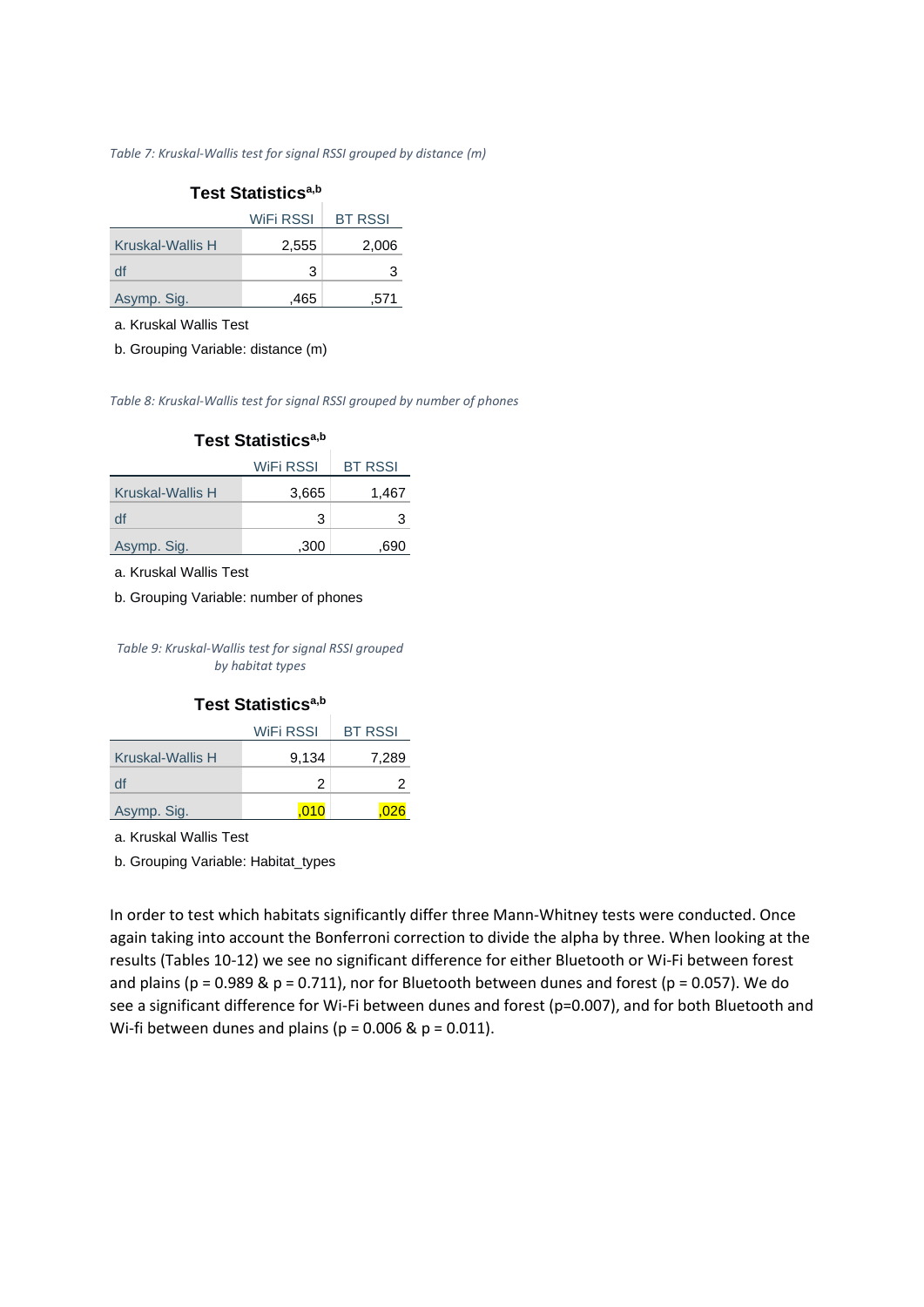#### *Table 10: Mann-Whitney test for RSSI between Dunes and Forest*

| <b>Test Statistics<sup>a</sup></b> |                |                  |  |
|------------------------------------|----------------|------------------|--|
|                                    | <b>BT RSSI</b> | <b>WIFI RSSI</b> |  |
| Mann-Whitney U                     | 46747,500      | 44943,500        |  |
| Wilcoxon W                         | 98107,500      | 96303,500        |  |
| Z                                  | $-1,906$       | -2,676           |  |
| Asymp. Sig. (2-tailed)             | .057           | .007             |  |

#### a. Grouping Variable: Habitat\_types (Dunes & Forest)

*Table 11: Mann-Whitney test for RSSI between Dunes and Plains*

|                        | <b>BT RSSI</b> | WiFi RSSI |
|------------------------|----------------|-----------|
| Mann-Whitney U         | 44783,500      | 45280,500 |
| Wilcoxon W             | 96143,500      | 96640,500 |
| Z.                     | $-2,746$       | $-2,532$  |
| Asymp. Sig. (2-tailed) | .006           |           |

#### **Test Statistics<sup>a</sup>**

a. Grouping Variable: Habitat\_types (Dunes & Plains)

*Table 12: Mann-Whitney test for RSSI between Forest and Plains*

| <b>Test Statistics<sup>a</sup></b> |                |            |  |
|------------------------------------|----------------|------------|--|
|                                    | <b>BT RSSI</b> | WiFi RSSI  |  |
| Mann-Whitney U                     | 51168,500      | 50335,000  |  |
| Wilcoxon W                         | 102528,500     | 101695,000 |  |
| Z                                  | -.013          | $-.370$    |  |
| Asymp. Sig. (2-tailed)             | .989           | ,711       |  |

a. Grouping Variable: Habitat\_types (Forest & Plains)

When the mean RSSI of Bluetooth and Wi-Fi signals are plotted per habitat you get Figure 9. This is the only variable that was proven to have significant difference. It can be seen that the mean RSSI for both Bluetooth and Wi-Fi between each habitat is roughly similar, however the large error bars due to the large standard deviation needs to be noted. What can be seen is that the error bars for Wi-Fi RSSI span a much larger area than the error bars for Bluetooth RSSI. This suggests that Bluetooth signals, albeit slightly weaker, are slightly more consistent in their strength than Wi-Fi signals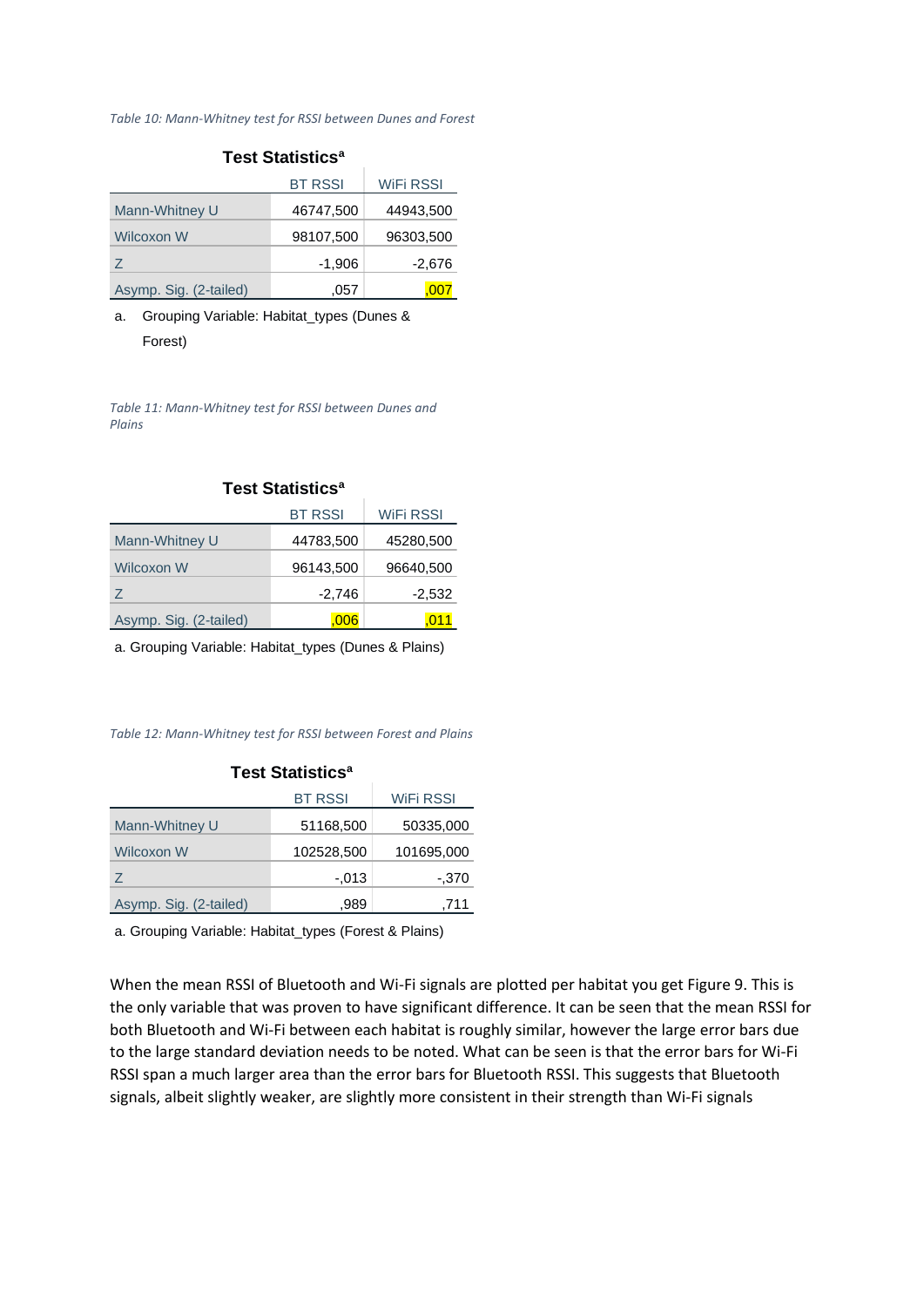

*Figure 8: Mean RSSI of Bluetooth and Wi-Fi signals per habitat type*

Coming back to the second sub-question: *How strong are the picked up signals and does this differ between the habitats?* We can say that the mean RSSI of a Bluetooth signal is slightly weaker than a Wi-Fi signal. However it is important to note the rather large standard deviations, and their differences between the habitats.

#### <span id="page-20-0"></span>Maximum distance

After testing was concluded the maximum registered RSSI found was -95 dBm, whereas the mean maximum RSSI found was -94 dBm. The maximum distance found was ±100m, with a mean maximum distance of 96m. The largest maximum distance found was ± 100m in plains, and ± 95m in both dunes and forest. The mean max RSSI in the three different habitats were -93 dBm, -94 dBm and -95 dBm for dunes, forest and plains respectively.

The normality plots can be found in Appendix C, which has shown that maximum RSSI was not normally distributed, while maximum distance was normally distributed. Thus a Kruskal-Wallis test was conducted for maximum RSSI (Table 13) , while a One-Way ANOVA was conducted for maximum distance (Table 14). The Kruskal-Wallis test found a p-value of 0.236 which means there is no statistical significant different between the habitats for maximum RSSI. The ANOVA has shown a statistical significant difference between habitats for maximum distance (p = 0.000). After conducting a post hoc Tukey-test, it was found that there were no significant difference in maximum distance between forest and dunes ( $p = 1.000$ ), while there is a significant difference between both plains and forest as well as plains dunes ( $p = 0.000$ ).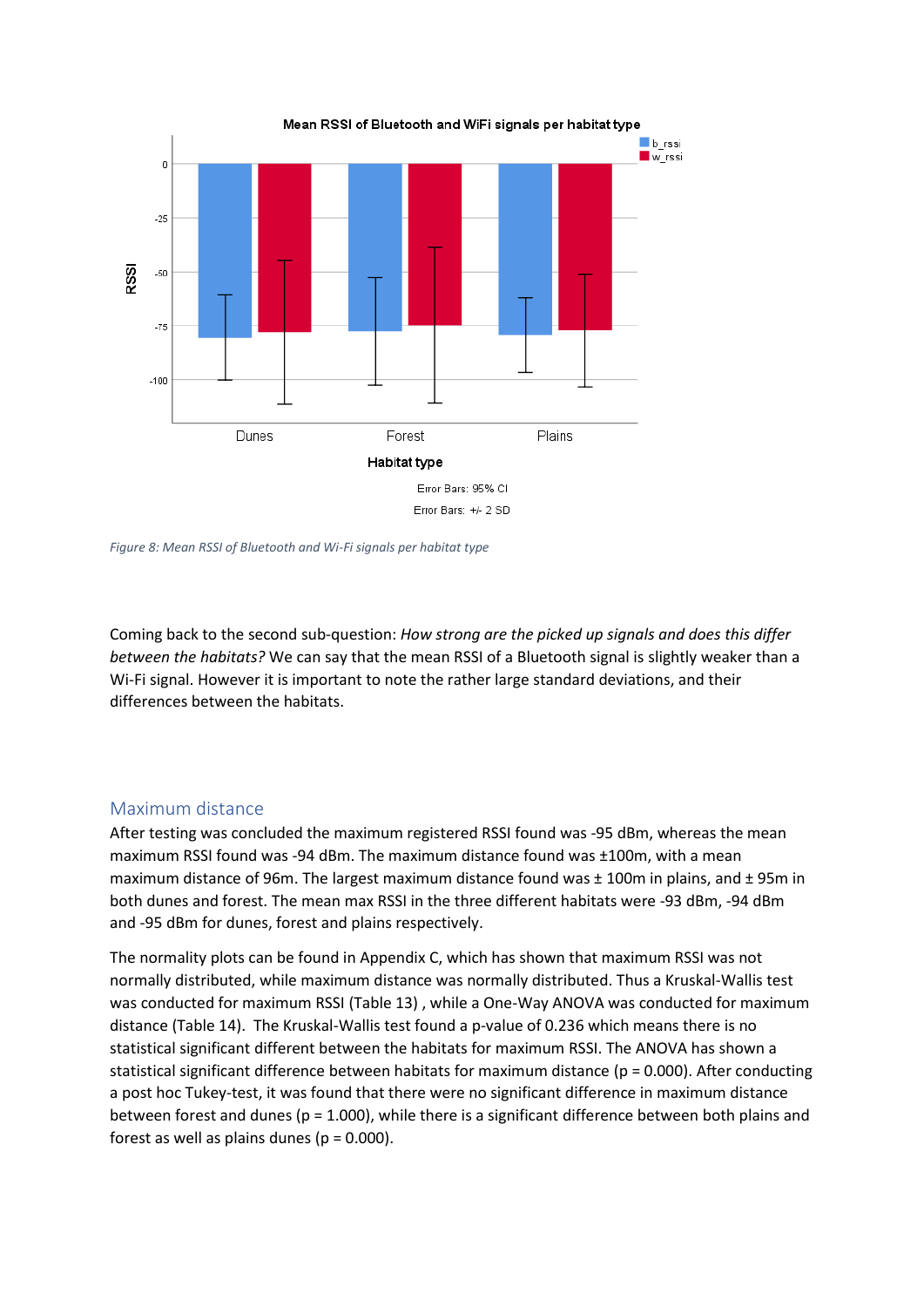#### *Table 13: Kruskal-Wallis test for Max RSSI grouped by habitat types*

#### **Test Statisticsa,b**

|                  | Max RSSI |
|------------------|----------|
| Kruskal-Wallis H | 2,887    |
| df               | 2        |
| Asymp. Sig.      | .236     |

a. Kruskal Wallis Test

b. Grouping Variable:

Habitat\_types

*Table 14: One-Way ANOVA for Max Distance (m)*

#### **ANOVA**

| Max Distance $\pm(m)$ |                |    |                    |        |      |
|-----------------------|----------------|----|--------------------|--------|------|
|                       | Sum of Squares | df | <b>Mean Square</b> |        | Sig. |
| <b>Between Groups</b> | 201,667        |    | 100,833            | 60,500 | ,000 |
| <b>Within Groups</b>  | 45,000         | 27 | 1,667              |        |      |
| <b>Total</b>          | 246,667        | 29 |                    |        |      |

*Table 15: Post hoc Tukey-test comparing different habitats with depending variable Max Distance (m)*

#### **Multiple Comparisons**

#### Dependent Variable: Max Distance ±(m) Tukey HSD

| 10001100         |                  |                 |            |       |             |                         |
|------------------|------------------|-----------------|------------|-------|-------------|-------------------------|
|                  |                  | Mean Difference |            |       |             | 95% Confidence Interval |
| (I) habitat type | (J) habitat type | (I-J)           | Std. Error | Sig.  | Lower Bound | <b>Upper Bound</b>      |
| <b>Dunes</b>     | Forest           | ,000            | .577       | 1,000 | $-1,43$     | 1,43                    |
|                  | <b>Plains</b>    | $-5,500^*$      | .577       | ,000, | $-6,93$     | $-4,07$                 |
| Forest           | <b>Dunes</b>     | ,000            | ,577       | 1,000 | $-1,43$     | 1,43                    |
|                  | <b>Plains</b>    | $-5,500^*$      | .577       | ,000, | $-6,93$     | $-4,07$                 |
| <b>Plains</b>    | <b>Dunes</b>     | $5,500^*$       | .577       | ,000, | 4,07        | 6,93                    |
|                  | Forest           | $5,500^*$       | ,577       | ,000  | 4,07        | 6,93                    |

\*. The mean difference is significant at the 0.05 level.

In Figure 10 we can see the mean max RSSI and distance per habitat types, it is clearly visible here that plains have a very tiny error bar for both variables, which indicates their maximum values are pretty accurate compared to dunes and forest, and were probably the actual maximum values.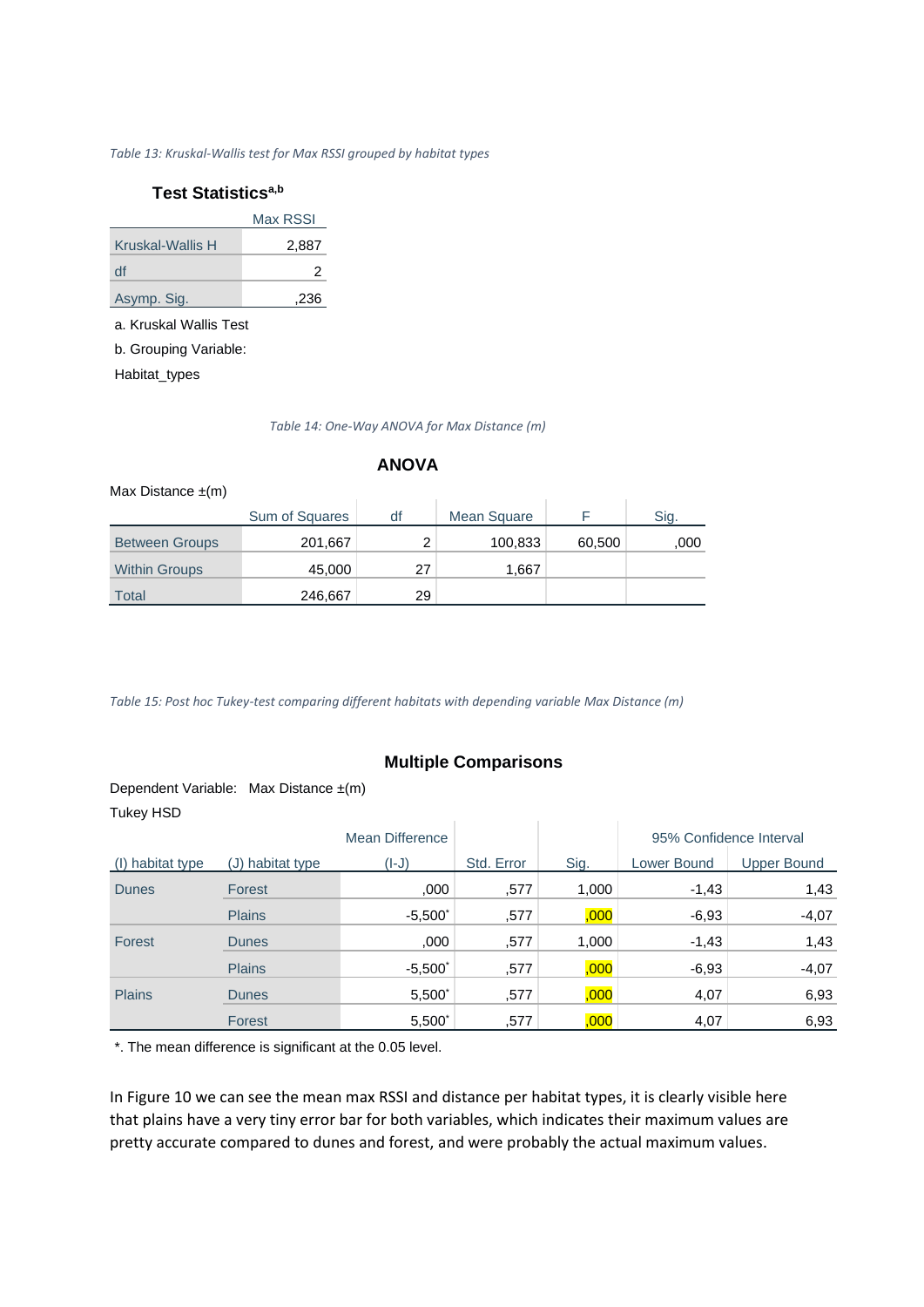

*Figure 10: Observations of Max RSSI and Max Distance a signal is measured*

Error Bars: 95% CI Error Bars: +/- 2 SD



This leads us to answering the question: *How far away can the sensor pick up signals and is this feasible regarding animal policies?* It has become clear that the maximum distance the smart sensor can currently report is between 95 and 100m. However, this is not reported 100% of the times as there are occasions where a signal is lost on a shorter distance.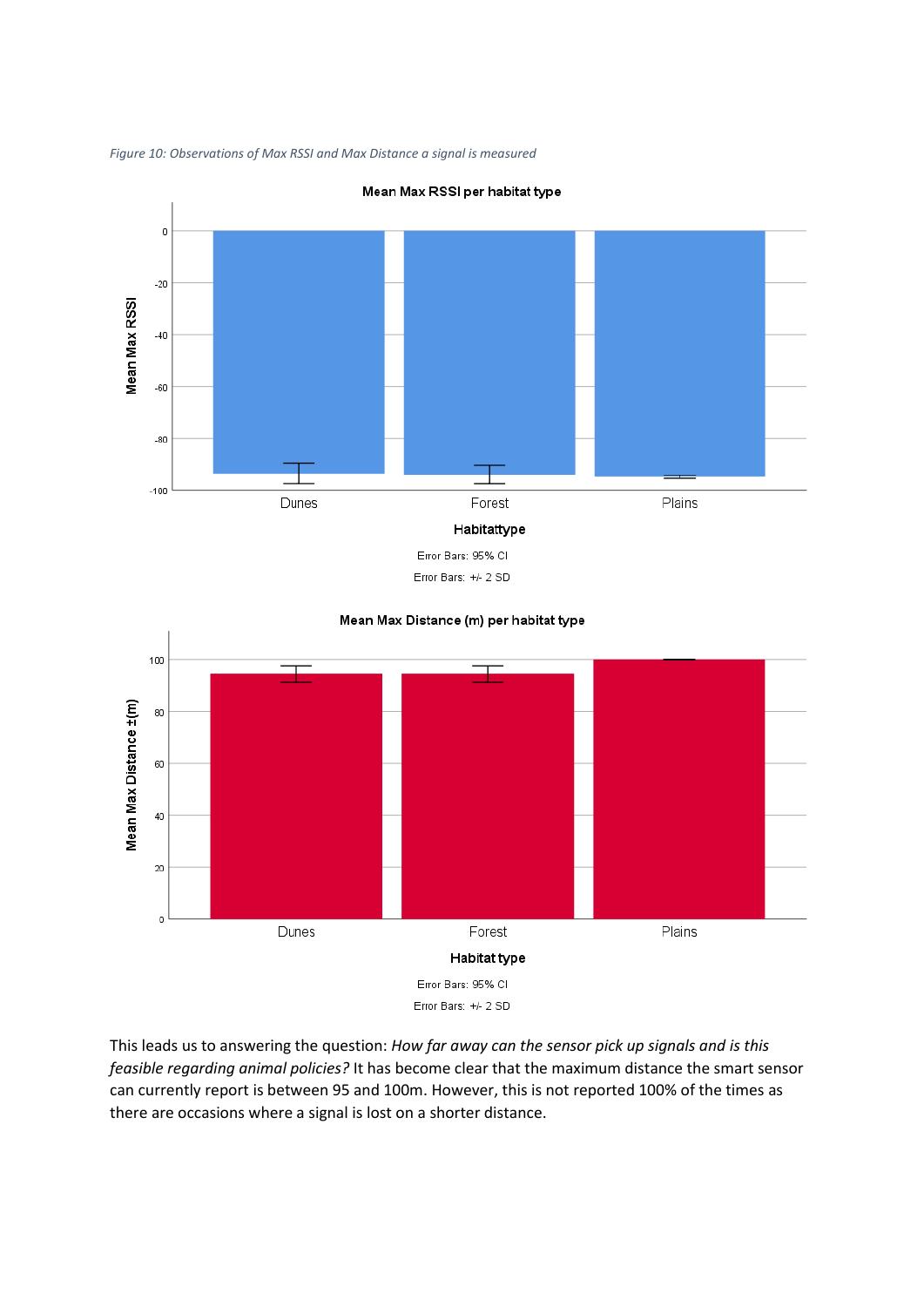#### <span id="page-23-0"></span>Bison viewpoint

During the observations at the bison viewpoint, the author has manually counted 95 people carrying phones. The sensor had picked up a total of 73 individual Wi-Fi signals, and reported a total of 99 signals, as some phones sent multiple signals to the sensor. For Bluetooth the sensor picked up all 95 individual signals, and reported a total of 219 signals. This means that the sensor picked up 76.8% of all independent Wi-Fi signal sources, and 100% of the Bluetooth signal sources (Table 16). When comparing the RSSI means and standard deviations of the bison viewpoint (Table 17) and the three habitat types we can see that these have similar values, giving the assumption that this test has proven that the smart sensor also works in a real life, less controlled scenario where multiple people freely walk in and out of range.

*Table 16: Signal measurement at bison viewpoint*

| <b>Signal type</b> | Individual<br>signals | Total signals Percentage | reported |
|--------------------|-----------------------|--------------------------|----------|
| Bluetooth          | 95                    | 219                      | 100%     |
| Wi-Fi              | 73                    | qq                       | 76.8%    |

*Table 17: Descriptive statistics for RSSI at bison viewpoint*

| Report             |           |                |  |
|--------------------|-----------|----------------|--|
|                    | WiFi RSSI | <b>BT RSSI</b> |  |
| Mean               | $-80.03$  | $-81,05$       |  |
| Std. Deviation     | 10,763    | 16,104         |  |
| Std. Error of Mean | .385      | .529           |  |
| Maximum            | -42       | -7             |  |
| Minimum            | -94       | -95            |  |

# <span id="page-23-1"></span>**Discussion**

Examining the potential of this new smart sensor, we found that this first version of the smart sensor already measures over 60% of all signals emitted by smartphones, which indicates it could provide very useful information regarding two-way mapping of human-wildlife interactions. Furthermore we tested the signal strength at different distances, providing us with an overall mean RSSI of -75 to -79 dBm throughout all three habitats. While this is not the strongest RSSI, signals still get picked up regardless of what habitat the bison would reside in. In addition we established the maximum distance by means of maximum -dBm, showing a distance of roughly 100m. In the case of the Kraansvlak bison, this means that when people keep their safe distance of at least 50m, their signals can still be picked up by the sensor and used for mapping interactions. Finally we tested the smart sensor in a less controlled, real life scenario. Here we found that the sensor reports a large amount of signals and measures the vast majority of people coming within range.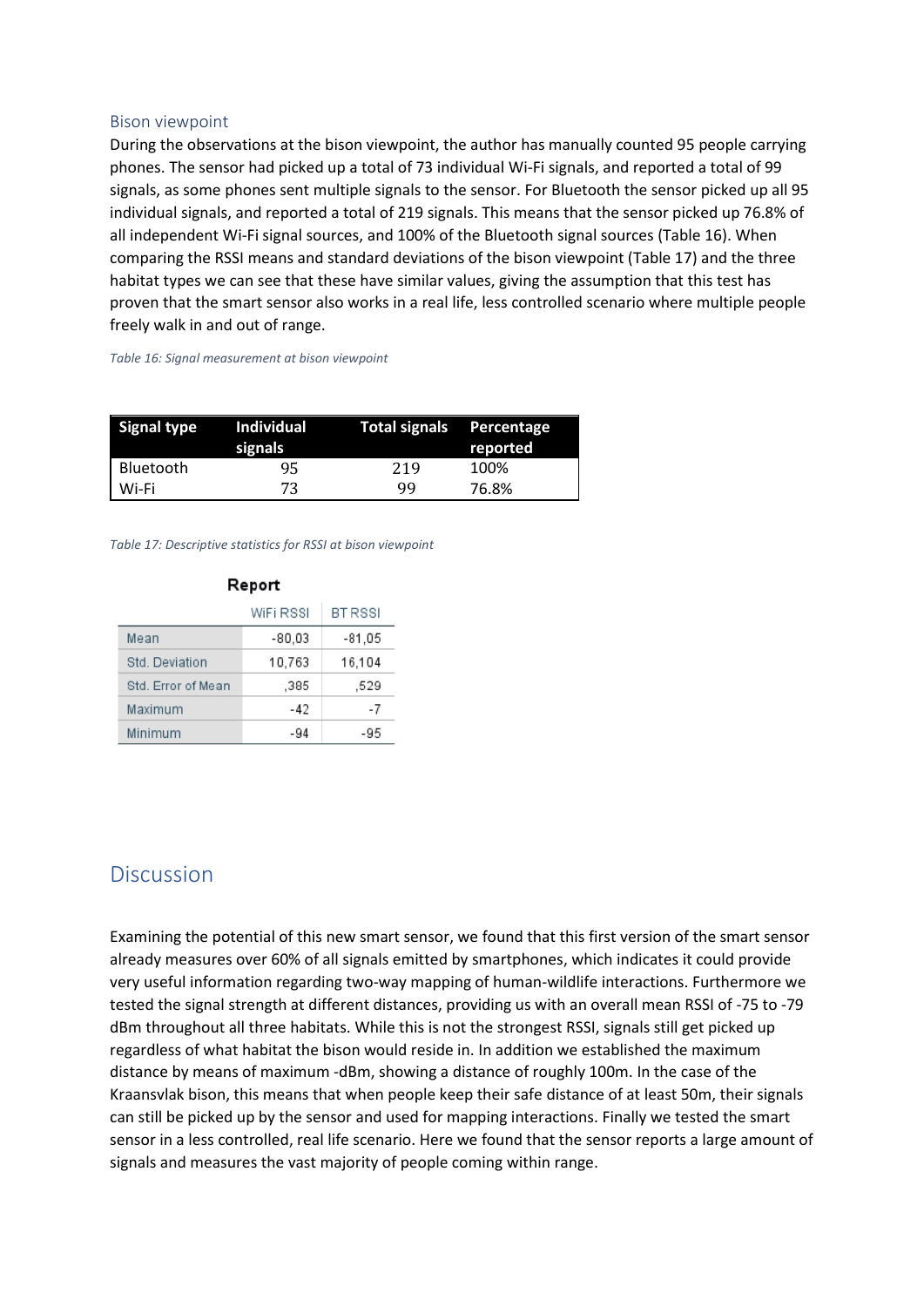Interesting to note is the large size difference between Wi-Fi and Bluetooth signals measured. The author has made the assumption here that this is largely affected by the CoronaMelder app that a majority of people encompasses all ages and genders have downloaded on their phones (Bente et al, 2021). As previously mentioned this is a contact-tracing app that scans for Bluetooth signals and then alarms you when you have been in contact with someone who tested positive. As the pandemic is still going on, many people have the app installed, leading to believe that this might be the cause of more Bluetooth signals being picked up. This test has proven that the smart sensor also works in a real life, less controlled scenario where multiple people freely walk in and out of range.

There is much unknown about the stress on animals caused by human visitor pressures. Klich et al., (2021) have found that European bison in a Polish zoos have little to no stress hormone level increase when visitor pressure increases. Mason (2010) argues that stress response to human pressures is species dependent, and Hill & Broom (2009) go even further arguing that individual animal traits are of great importance . However this research is mainly conducted on animals in captivity, and those are not wild animals. The wild bison in the Kraansvlak might respond differently, thus this new sensor can provide valuable information. The reported distance between humans and the bison from the sensor can be used in combination with their tracking system in order to see how bison move depending on whether or not humans are in the near vicinity. Kaczmarek-Okrój et al., (2016) established that the bison is sensitive to high environmental temperatures, so this in turn could also affect how they respond to human pressure.

Chan & Saqib (2021) argue that privacy concerns can explain unwillingness to download current COVID-19 apps that use contact tracing. This use of contact tracing is slightly different than the one used in the new smart sensor. In those apps you are able to receive messages when you have been in close contact with someone. This smart sensor only logs the fact that there is a signal near. The MACaddress of the signal is then hashed in the database, so there is no trace back to the person whose phone the signal belongs to. All that remains is the fact that a person has been near the sensor. Lu et al. (2021) have done research on preferences between human and digital contact tracing, and what type of information people would be willing to share. They found that a majority their respondents have little issues with providing their location information, paving the way for contact tracing to be used to map human-wildlife interactions, as the only data necessary to do so is their location.

Wall et al. (2014) have argued for real time wildlife monitoring since a few years now technology is becoming more and more advanced. One of their suggestions was geofencing, used to protect both animals and croplands. With this, one could monitor movement rate, proximity to croplands and possible immobility. Doing so, this places this technology also in the corner of digital conservation. This new smart sensor continues regarding this technological advancement as now two-way interactions are also possible to be mapped. More and more research is done regarding positive interactions between humans and wildlife. Rode et al. (2021) have expanded to positive interactions between humans and carnivores. Positives from these human-wildlife interactions could lead to benefits from game population control by large carnivores and wildlife tourism and commercial activities. Other benefits could include regional and product marketing, cultural heritage and identity, social cohesion, and important regarding rewilding, educational and research benefits.

Future research should focus on developing the sensor to improve the RSSI and amount of signals measured. Potential new locations should also be considered. For example a test with animals that are not in a confined, relatively small, area. Examples could be deer or the wolf in the Veluwe National Park. More urban animals could also be considered, such as foxes who frequent cities more and more (Scholz, 2021). As one of the activities of rewilding is reintroducing apex predators, it is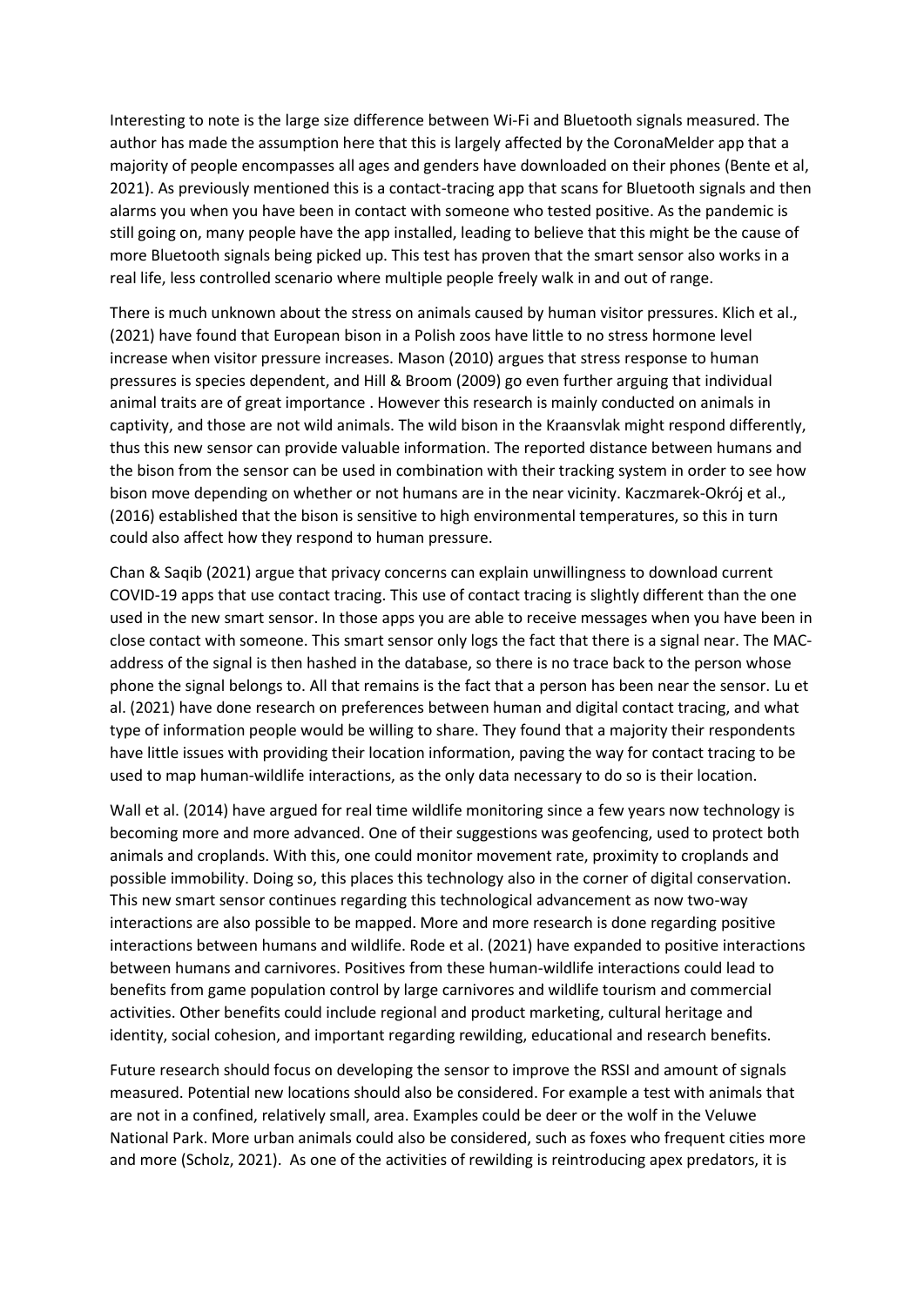not quite clear how useful a max reporting distance of only 100m can be, seeing how higher human population density negatively affects apex predator distribution (Morato et al, 2018).

The mapping of these two-way interactions between humans and wildlife will increase knowledge, and with more knowledge humans can find better ways to coexist with animals. In order for both parties to benefit from these interactions, human adaptation strategies are key (Killion et al., 2021). Killion et al. (2021) argue that humans lack a good understanding of how different social and ecological factors contribute to outcomes that can be beneficial to both parties. Limiting our opportunities to address local issues and scale up successful conservation actions. They state that active guarding is one of the strategies that generate cobenefits. The new smart sensor tested in this research can play an important role in developing new strategies to generate benefits for humans and wildlife. Other research has also suggested that rewilding can be more profitable than agrienvironmental nature management (Schou et al, 2021). Furthermore rewilding areas with the right species can increase biodiversity and species richness (Dvorský et al, 2021). This could in turn lead to more wildlife tourism as previously mentioned, giving more opportunities for the new smart sensor to be used to help map human-wildlife interactions. As Elliott (2021) mentions, ecotourism is the preferred form of tourism to support the initiative of rewilding, however one must be wary of contradictions that could hamper the aims of rewilding such as greenwashing.

Regarding the Kraansvlak's current animal policies this distance is more than enough. The current policy is a distance of at least 50m from the bison. Therefore visitors coming to look for bison can still be measured on a more than safe enough distance, leaving the bison unbothered. Not only on the walking trail will this help map interactions, 100m is also a large enough distance to measure visitors at the bison viewpoint. Here the bison are fenced off from humans, and in turn might come closer than they would meeting them along the walking trail. This also brings potential for future purposes, as the smart sensor might report a change in the bison's movement behaviour when people are at a further distance. This in turn could lead to potential policy revisions.

This research, being a pilot study, naturally had certain limitations. Even though the sensor was standardized for current smartphones, to be entirely sure it works for all types of phones extra controlled experiments could be conducted with different types of phones. Another limitation could be the fact that smartphones might stop scanning and emitting signals after a certain amount of time not finding any source. T. van Dam (personal communication, June 15, 2021) from SmartParks has suggested that since the experiments were conducted in a remote area of a national park, after roughly 10 minutes phones might stop emitting signals if they don't find any sources to potentially connect to (such as Wi-Fi networks or Bluetooth devices), or when they go in 'sleep mode'. While this is something that we tested after by turning phones on always on, it could prove very valuable to look into this further. When people are out in nature, one could assume they aren't always on their phone as being out in nature relieves some of the stress of modern day life (Coyne, 2014). Thus there is a chance their phones are in sleep mode. Another limitation could be the reliance on a new technological development for accurate data. Since this is the first time something like this has been done, there are very little reference points. One more limitation could be the use of GPS counter on a smartphone to establish testing distances, there could be some inaccuracy in the data this way. A limitation for future purposes could be that currently it is still needed for SmartParks to deploy a certain amount of gateways for the smart sensor to pick up signals. Even though more and more gateways are deployed, it doesn't just work everywhere, yet.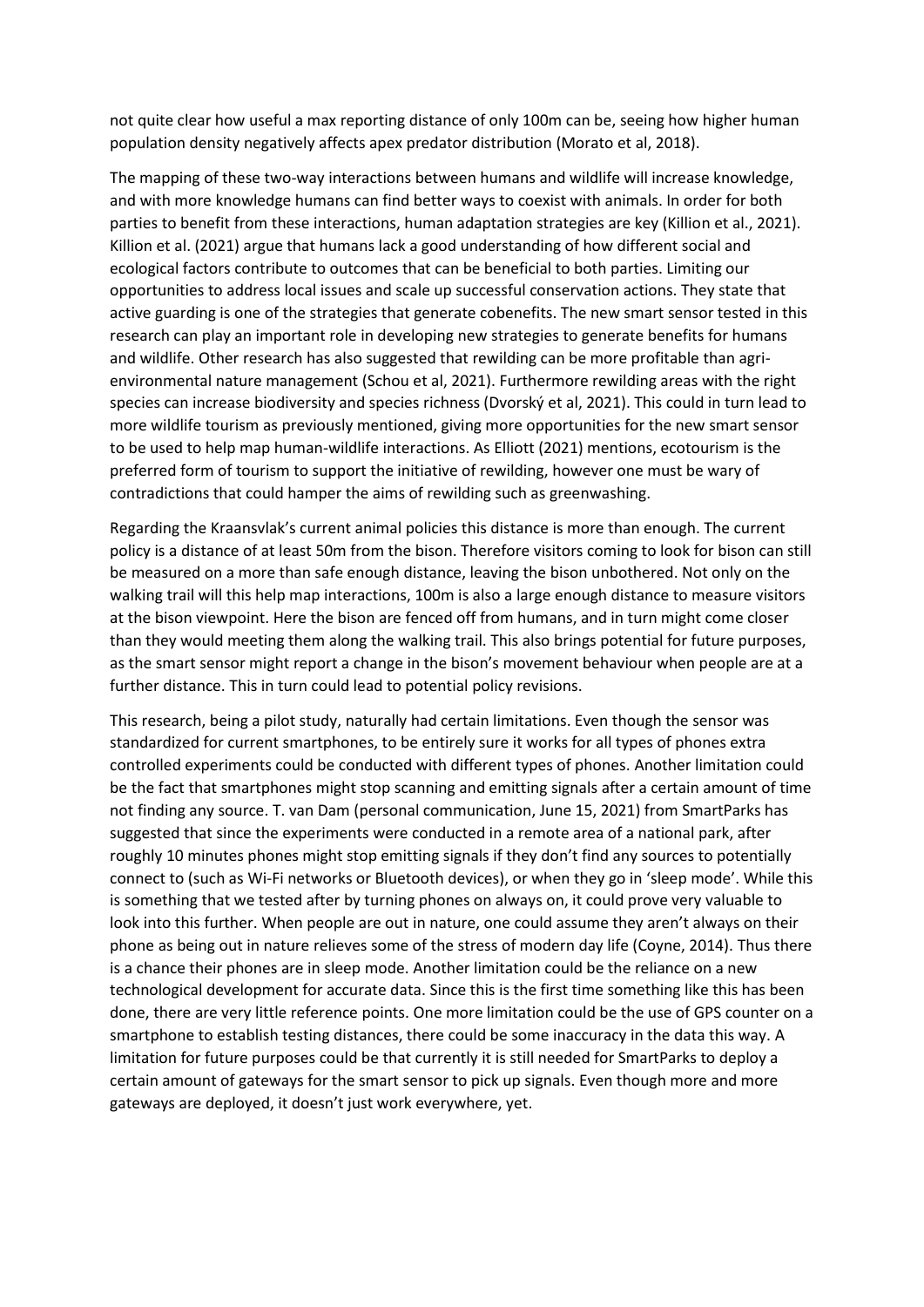# <span id="page-26-0"></span>Conclusion

The aim of this research was: *Examining the potential of a new smart contact-tracing sensor to be used as a new 'digital conservation' tool in the context of rewilding.* In order to examine this we had established three sub-questions to help aid in this examination. To achieve answering these subquestions we tested the signal measurement, signal strength and maximum distance in the Kraansvlak, an area in the Kennemerduinen National Park that features three types of habitat (plains, forests and dunes). This location was chosen as the designated 'first user' of the sensor is the European bison that lives in this area, making it a great case study location. The results of the tests were to a certain extent very promising. Over half of all signals were picked up by the smart sensor. Both Bluetooth and Wi-Fi turned out to have similar RSSI, albeit with a large standard deviation, and the maximum distance was around 100m, which is more than enough distance to ensure visitor and bison safety. Furthermore the real setting where visitors walked in and out of the sensor proved valuable information, showing that it worked as intended, with similar RSSI values as in the controlled experiments. This provides hopeful potential to test the sensor around the neck of actual bison. This research has shown that there is potential for the sensor to encompass all five key dimensions of 'digital conservation'. The sensor gets data on nature such as bison movement through its LoRaWAN network, and data on people due to the measurement of phone signals. This data provision is being worked on by SmartParks who keep developing tools for data integration and analysis. Together with PWN, the participatory governance player they can suggest policy changes where necessary, as well as improving communication and experience. There are many pointers towards the potential of the smart sensor to become one of the go-to tools to aid in rewilding and nature conservation purposes. Nonetheless, this cannot be achieved without further research. More technical advancements can lead to a better performing sensor regarding signal measurements, increased RSSI and maximum distance. This can only be achieved if more testing is done, and more importantly if this is tested in a real scenario and not just a controlled experiment. With more research, this tool has potential to become a valuable way to passively map human-wildlife interactions.

#### <span id="page-26-1"></span>References

Abson, D. J., Fischer, J., Leventon, J., Newig, J., Schomerus, T., Vilsmaier, U., & Lang, D. J. (2017). Leverage points for sustainability transformation. *Ambio*, *46*(1), 30-39.

Al Balushi, T., Al Hosni, A., Omar, H. A. T. B., & Al Abri, D. (2019, July). A LoRaWAN-based Camel Crossing Alert and Tracking System. In *2019 IEEE 17th International Conference on Industrial Informatics (INDIN)* (Vol. 1, pp. 1035-1040). IEEE.

Andrews, N. (2018). How cognitive frames about nature may affect felt sense of nature connectedness. *Ecopsychology*, *10*(1), 61-71.

Arts, K., van der Wal, R. & Adams, W.M. Digital technology and the conservation of nature. *Ambio* **44,** 661–673 (2015).<https://doi.org/10.1007/s13280-015-0705-1>

Bakker, E. S., & Svenning, J. C. (2018). Trophic rewilding: impact on ecosystems under global change.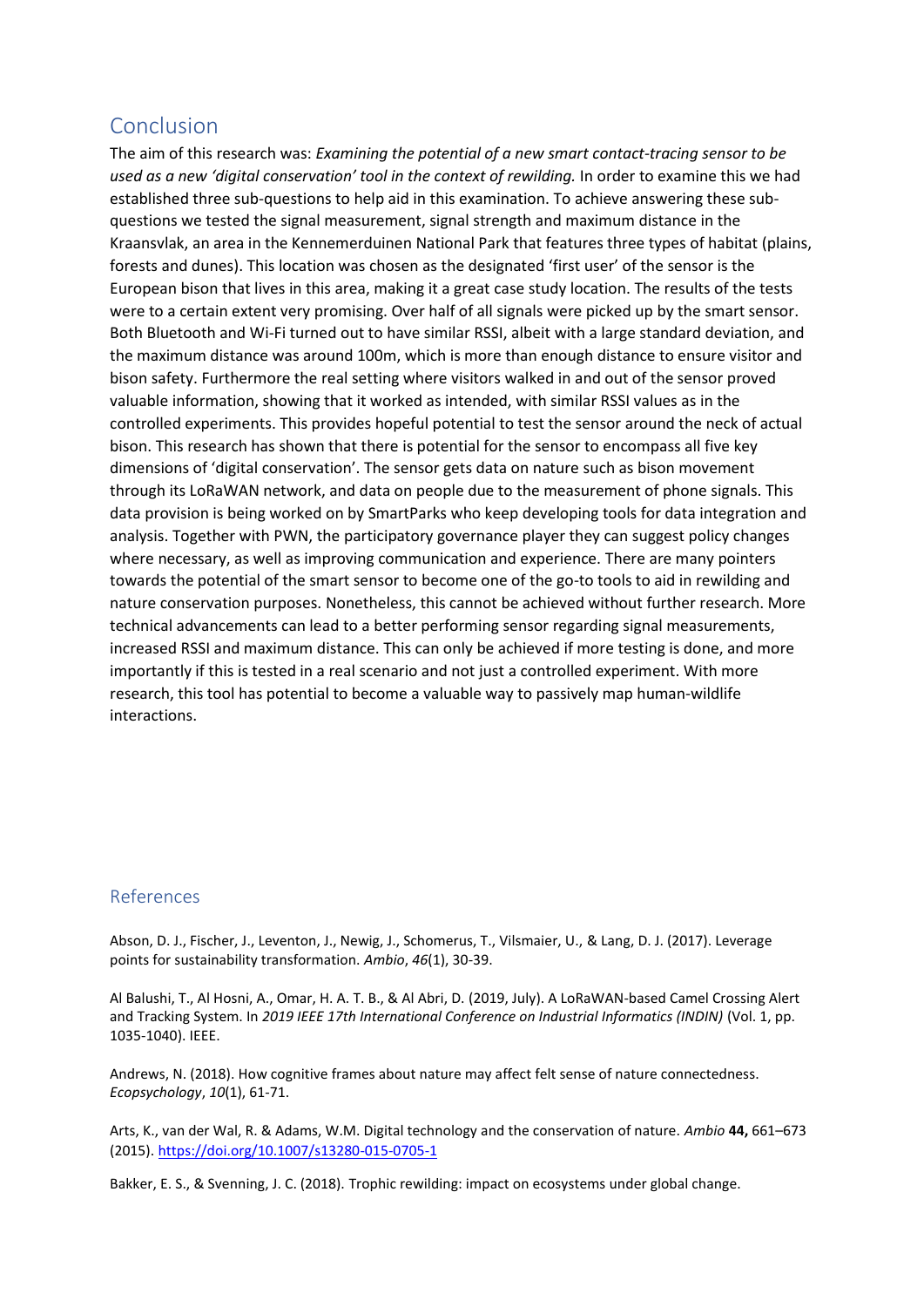Beery, T. H., & Wolf-Watz, D. (2014). Nature to place: Rethinking the environmental connectedness perspective. *Journal of Environmental Psychology*, *40*, 198-205.

Bente, B. E., van't Klooster, J. W., Slijkhuis, P. J. H., Berkemeier, L., Schreijer, M. A., van Gend, J. E., ... & van Gemert-Pijnen, L. J (2021). The Dutch COVID-19 Contact Tracing App (the CoronaMelder): Usability Study. *JMIR formative research*, *5*(3), e27882.

Carter, N. H., & Linnell, J. D. (2016). Co-adaptation is key to coexisting with large carnivores. *Trends in Ecology & Evolution*, *31*(8), 575-578.

Ceaușu, S., Hofmann, M., Navarro, L. M., Carver, S., Verburg, P. H., & Pereira, H. M. (2015). Mapping opportunities and challenges for rewilding in Europe. *Conservation Biology*, *29*(4), 1017-1027.

Cho, H., Ippolito, D., & Yu, Y. W. (2020). Contact tracing mobile apps for COVID-19: Privacy considerations and related trade-offs. *arXiv preprint arXiv:2003.11511*.

Conover, M. R. (2001). *Resolving human-wildlife conflicts: the science of wildlife damage management*. CRC press.

Coyne, R. (2014). Nature vs. smartphones. *Interactions*, *21*(5), 24-31.

Cromsigt, J. P., Te Beest, M., Kerley, G. I., Landman, M., le Roux, E., & Smith, F. A. (2018). Trophic rewilding as a climate change mitigation strategy?. *Philosophical Transactions of the Royal Society B: Biological Sciences*, *373*(1761), 20170440.

Dallimer, M., Tinch, D., Hanley, N., Irvine, K. N., Rouquette, J. R., Warren, P. H., & Armsworth, P. R. (2014). Quantifying preferences for the natural world using monetary and nonmonetary assessments of value. *Conservation Biology*, *28*(2), 404-413.

Dickman, A. J. (2010). Complexities of conflict: the importance of considering social factors for effectively resolving human–wildlife conflict. *Animal conservation*, *13*(5), 458-466.

Dvorský, M., Mudrák, O., Doležal, J., & Jirků, M. (2021). Rewilding With Large Herbivores Helped Increase Plant Species Richness in Dry Grasslands.

Elbakidze, L. (2007). Economic benefits of animal tracing in the cattle production sector. *Journal of Agricultural and Resource Economics*, 169-180.

Elliot, N. L. Ecotourism and Rewilding Europe. In *Routledge Handbook of Ecotourism* (pp. 344-356). Routledge.

Feltrin, L., Buratti, C., Vinciarelli, E., De Bonis, R., & Verdone, R. (2018). LoRaWAN: Evaluation of link-and system-level performance. *IEEE Internet of Things Journal*, *5*(3), 2249-2258.

Frank, B., Glikman, J. A., & Marchini, S. (Eds.). (2019). *Human–wildlife interactions: turning conflict into coexistence* (Vol. 23). Cambridge University Press.

Gigliotti, L. M., Shroufe, D. L., & Gurtin, S. (2009). The changing culture of wildlife management. *Wildlife and Society: The Science of Human Dimensions. Island Press: Washington, DC*, 75-89.

Grima, N., Corcoran, W., Hill-James, C., Langton, B., Sommer, H., & Fisher, B. (2020). The importance of urban natural areas and urban ecosystem services during the COVID-19 pandemic. *Plos one*, *15*(12), e0243344.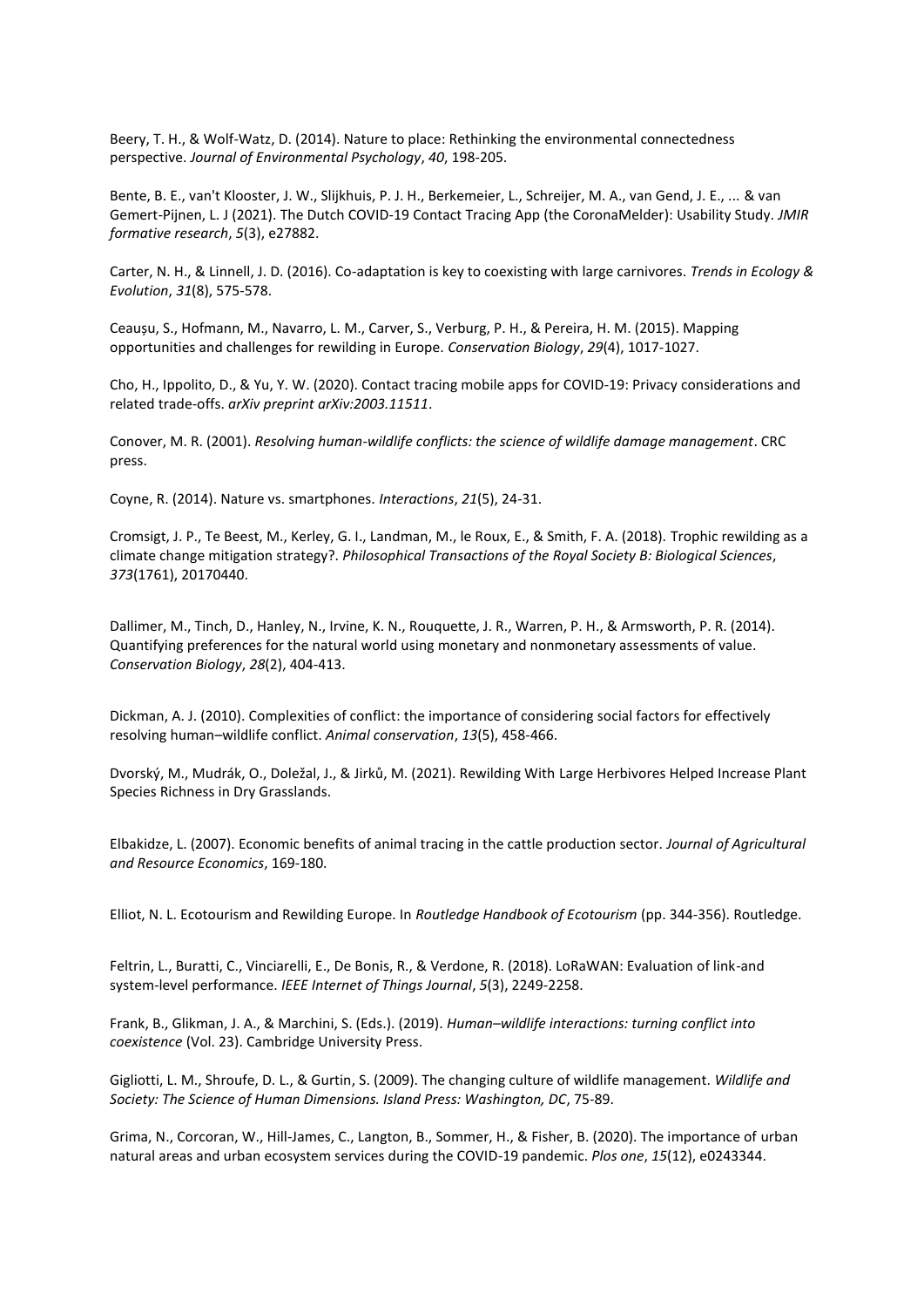Haidt, A., Kamiński, T., Borowik, T., & Kowalczyk, R. (2018). Human and the beast—Flight and aggressive responses of European bison to human disturbance. *PloS one*, *13*(8), e0200635.

Hale, S. L., & Koprowski, J. L. (2018). Ecosystem‐level effects of keystone species reintroduction: a literature review. *Restoration Ecology*, *26*(3), 439-445.

Harrison, K. A., & Bardgett, R. D. (2008). Impacts of grazing and browsing by large herbivores on soils and soil biological properties. In *The ecology of browsing and grazing* (pp. 201-216). Springer, Berlin, Heidelberg.

Helmer, W., Saavedra, D., Sylvén, M., & Schepers, F. (2015). Rewilding Europe: a new strategy for an old continent. In *Rewilding European Landscapes* (pp. 171-190). Springer, Cham.

Hill, S. P., & Broom, D. M. (2009). Measuring zoo animal welfare: theory and practice. *Zoo Biology: Published in affiliation with the American Zoo and Aquarium Association*, *28*(6), 531-544.

Jaroszewicz, B., & Pirożnikow, E. (2008). Diversity of plant species eaten and dispersed by the European bison Bison bonasus in Białowieża Forest. *European bison conservation Newsletter*, *1*, 14-29.

Jepson, P. R., & Schepers, F. (2016). Making space for rewilding: creating an enabling policy enviornment.

Johansson, M., Dressel, S., Kvastegård, E., Ericsson, G., Fischer, A., Kaltenborn, B. P., & Sandström, C. (2016). Describing human–wildlife interaction from a European perspective. *Human Dimensions of Wildlife*, *21*(2), 158- 168.

Johnson, C. N. (2009). Ecological consequences of Late Quaternary extinctions of megafauna. *Proceedings of the Royal Society B: Biological Sciences*, *276*(1667), 2509-2519.

Kabisch, N., & Haase, D. (2011). Diversifying European agglomerations: evidence of urban population trends for the 21st century. *Population, space and place*, *17*(3), 236-253.

Kaczmarek-Okrój, M., Bruczyńska, M., Wojciechowska, M., Klich, D., Głowacz, K., Gajewska, K., & Olech, W. (2016). Rules of capture and transport of wisents from Poland to other European countries. *European Bison Conservation Newsletter*, *9*, 71-86.

Karl, S., Barthel, S., Colding, J., Macassa, G., & Giusti, M. (2020). Urban nature as a source of resilience during social distancing amidst the coronavirus pandemic. *OSF preprints*.

Killion, A. K., Ramirez, J. M., & Carter, N. H. (2021). Human adaptation strategies are key to cobenefits in human–wildlife systems. *Conservation Letters*, *14*(2), e12769.

Kerley, G. I., Kowalczyk, R., & Cromsigt, J. P. (2012). Conservation implications of the refugee species concept and the European bison: king of the forest or refugee in a marginal habitat?. *Ecography*, *35*(6), 519-529.

Keulartz, J. (2018). Rewilding. In *Oxford Research Encyclopedia of Environmental Science*.

Klich, D., Łopucki, R., Gałązka, M., Ścibior, A., Gołębiowska, D., Brzezińska, R., ... & Olech, W. (2021). Stress hormone level and the welfare of captive European bison (Bison bonasus): the effects of visitor pressure and the social structure of herds. *Acta Veterinaria Scandinavica*, *63*(1), 1-12.

König, H. J., Kiffner, C., Kramer‐Schadt, S., Fürst, C., Keuling, O., & Ford, A. T. (2020). Human–wildlife coexistence in a changing world. *Conservation Biology*, *34*(4), 786-794.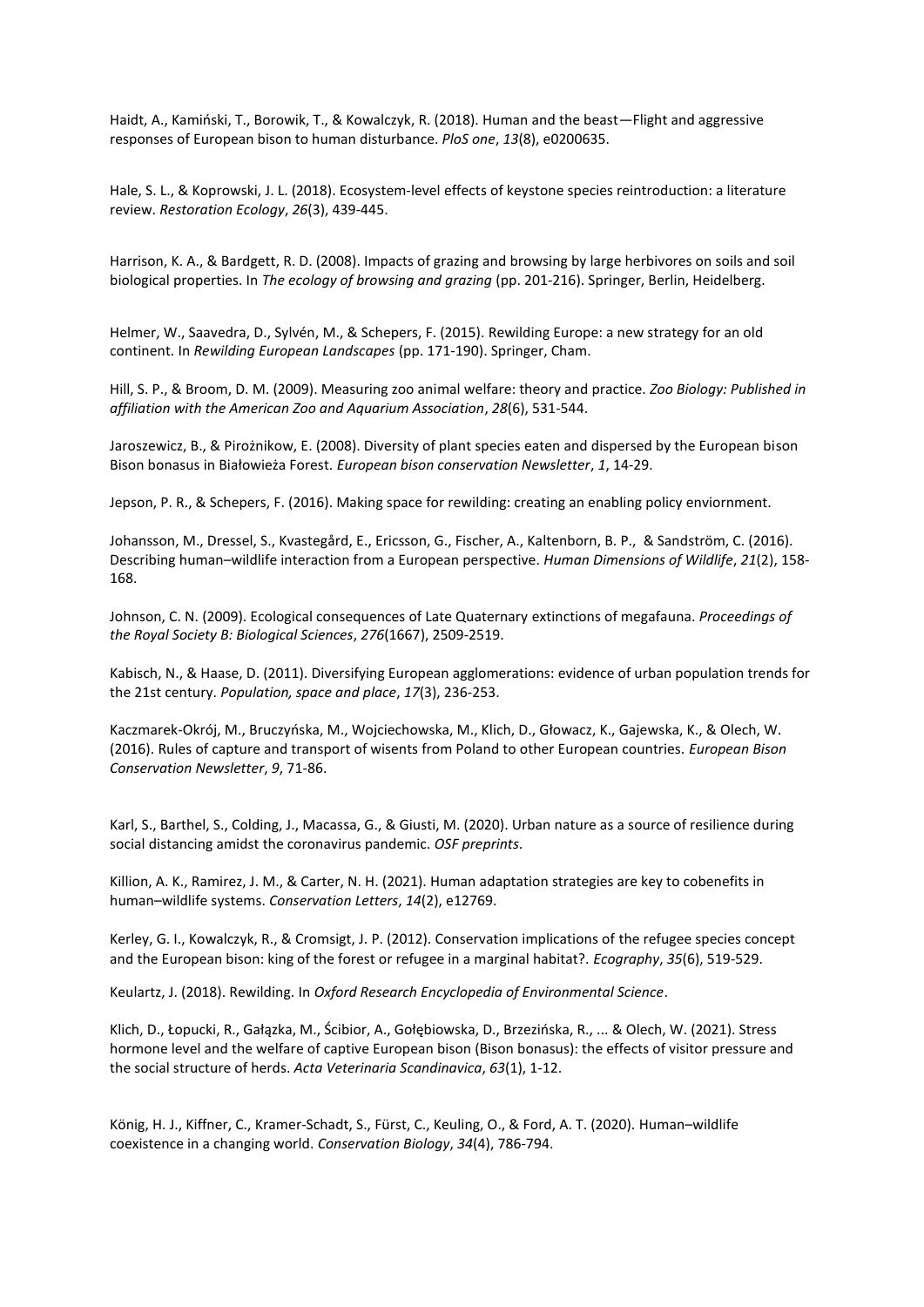Koninx, F. (2019). Ecotourism and rewilding: the case of Swedish Lapland. *Journal of Ecotourism*, *18*(4), 332- 347.

Kowalczyk, R., Taberlet, P., Coissac, E., Valentini, A., Miquel, C., Kamiński, T., & Wójcik, J. M. (2011). Influence of management practices on large herbivore diet—Case of European bison in Białowieża Primeval Forest (Poland). *Forest Ecology and Management*, *261*(4), 821-828.

Krasińska, M., & Krasiński, Z. (2013). *European bison: the nature monograph*. Springer Science & Business Media.

Linnell, J. D., Kaczensky, P., Wotschikowsky, U., Lescureux, N., & Boitani, L. (2015). Framing the relationship between people and nature in the context of European conservation. *Conservation Biology*, *29*(4), 978-985.

Linnell, J. D., & Kaltenborn, B. P. (2019). Institutions for achieving human wildlife coexistence: the case of large herbivores and large carnivores in Europe. *Human–Wildlife Interactions: Turning Conflict into Coexistence*, *23*, 288.

Lu, X., L. Reynolds, T., Jo, E., Hong, H., Page, X., Chen, Y., & A. Epstein, D. (2021, May). Comparing Perspectives Around Human and Technology Support for Contact Tracing. In *Proceedings of the 2021 CHI Conference on Human Factors in Computing Systems* (pp. 1-15).

Madden, F. (2004). Creating coexistence between humans and wildlife: global perspectives on local efforts to address human–wildlife conflict. *Human dimensions of wildlife*, *9*(4), 247-257.

Marion, S., Davies, A., Demšar, U., Irvine, R. J., Stephens, P. A., & Long, J. (2020). A systematic review of methods for studying the impacts of outdoor recreation on terrestrial wildlife. *Global ecology and conservation*, *22*, e00917.

Martin, B. (2019). Technology to the Rescue. In *Survival or Extinction?* (pp. 319-330). Springer, Cham.

Mason, G. J. (2010). Species differences in responses to captivity: stress, welfare and the comparative method. *Trends in ecology & evolution*, *25*(12), 713-721.

Meadows, D. H. (1999). Leverage points: Places to intervene in a system.

Miller, Z. D., & Freimund, W. (2018). Using visual-based social norm methods to understand distance-related human–wildlife interactions. *Human Dimensions of Wildlife*, *23*(2), 176-186.

Morato, R. G., Connette, G. M., Stabach, J. A., De Paula, R. C., Ferraz, K. M. P. M., Kantek, D. L. Z., ... & Leimgruber, P. (2018). Resource selection in an apex predator and variation in response to local landscape characteristics. *Biological Conservation*, *228*, 233-240.

Morse, J. W., Gladkikh, T. M., Hackenburg, D. M., & Gould, R. K. (2020). COVID-19 and human-nature relationships: Vermonters' activities in nature and associated nonmaterial values during the pandemic. *PloS one*, *15*(12), e0243697.

Nyhus, P. J. (2016). Human–wildlife conflict and coexistence. *Annual Review of Environment and Resources*, *41*, 143-171.

Orton-Johnson, K., & Prior, N. (Eds.). (2013). *Digital sociology: Critical perspectives*. Springer.

Panicker, J. G., Azman, M., & Kashyap, R. (2019, February). A LoRa wireless mesh network for wide-area animal tracking. In *2019 IEEE International Conference on Electrical, Computer and Communication Technologies (ICECCT)* (pp. 1-5). IEEE.

Pereira, H. M., & Navarro, L. M. (2015). *Rewilding european landscapes* (p. 227). Springer Nature.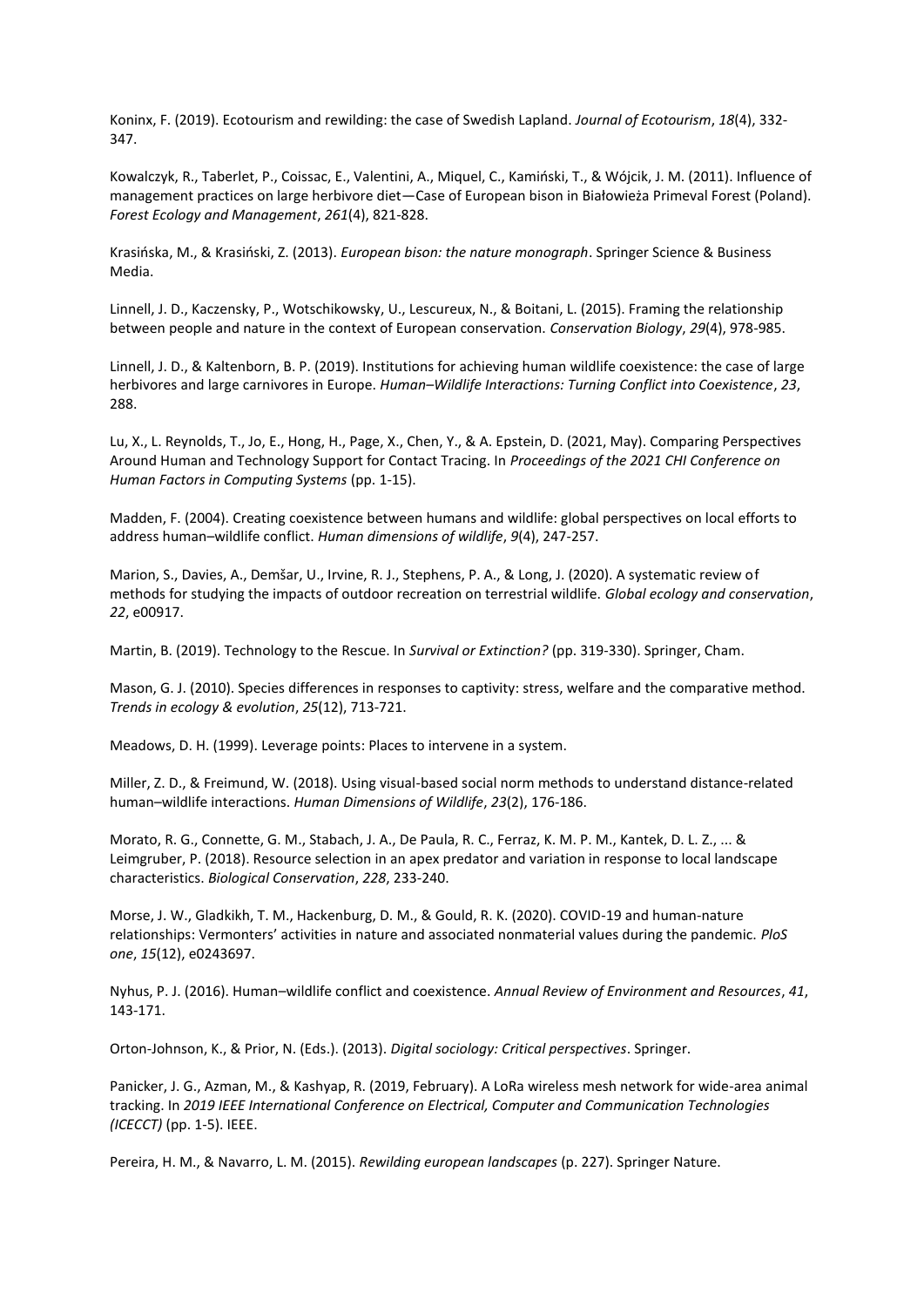Pettorelli, N., Durant, S. M., & Du Toit, J. T. (Eds.). (2019). *Rewilding*. Cambridge University Press.

Rode, J., Flinzberger, L., Karutz, R., Berghöfer, A., & Schröter-Schlaack, C. (2021). Why so negative? Exploring the socio-economic impacts of large carnivores from a European perspective. *Biological Conservation*, *255*, 108918.

Rorres, C., Romano, M., Miller, J. A., Mossey, J. M., Grubesic, T. H., Zellner, D. E., & Smith, G. (2018). Contact tracing for the control of infectious disease epidemics: Chronic Wasting Disease in deer farms. *Epidemics*, *23*, 71-75.

Sandbrook, C., Adams, W. M., & Monteferri, B. (2015). Digital games and biodiversity conservation. *Conservation Letters*, *8*(2), 118-124.

Schepers, F., & Jepson, P. (2016). Rewilding in a European context. *International Journal of Wilderness*, *22*(2), 25-30.

Scholz, C. (2021). *The ecology of red foxes (vulpes vulpes) in anthropogenic landscapes* (Doctoral dissertation).

Schou, J. S., Bladt, J., Ejrnæs, R., Thomsen, M. N., Vedel, S. E., & Fløjgaard, C. (2021). Economic assessment of rewilding versus agri-environmental nature management. *Ambio*, *50*(5), 1047-1057.

Sirotek, A., & Hart, J. (2019). Possibilities of monitoring cattle via GSM and A-GPS.

Soulsbury, C. D., & White, P. C. (2016). Human–wildlife interactions in urban areas: a review of conflicts, benefits and opportunities. *Wildlife research*, *42*(7), 541-553.

Torres, A., Fernández, N., Zu Ermgassen, S., Helmer, W., Revilla, E., Saavedra, D., & Pereira, H. M. (2018). Measuring rewilding progress. *Philosophical Transactions of the Royal Society B: Biological Sciences*, *373*(1761), 20170433.

Treves, A., Wallace, R. B., Naughton-Treves, L., & Morales, A. (2006). Co-managing human–wildlife conflicts: a review. *Human Dimensions of Wildlife*, *11*(6), 383-396.

Treves, A., Chapron, G., López‐Bao, J. V., Shoemaker, C., Goeckner, A. R., & Bruskotter, J. T. (2017). Predators and the public trust. *Biological Reviews*, *92*(1), 248-270.

Treves, A., & Santiago‐Ávila, F. J. (2020). Myths and assumptions about human‐wildlife conflict and coexistence. *Conservation Biology*, *34*(4), 811-818.

Valdés-Correcher, E., Rodriguez, E., Kemp, Y. J., Wassen, M. J., & Cromsigt, J. P. (2018). Comparing the impact of a grazing regime with European bison versus one with free-ranging cattle on coastal dune vegetation in the Netherlands. *Mammal research*, *63*(4), 455-466.

Van der Wal, R., & Arts, K. (2015). Digital conservation: An introduction. *Ambio*, *44*(4), 517-521.

Vaz, A. S., Moreno‐Llorca, R. A., Gonçalves, J. F., Vicente, J. R., Méndez, P. F., Revilla, E., & Alcaraz‐Segura, D. (2020). Digital conservation in biosphere reserves: Earth observations, social media, and nature's cultural contributions to people. *Conservation Letters*, *13*(3), e12704.

Wall, J., Wittemyer, G., Klinkenberg, B., & Douglas-Hamilton, I. (2014). Novel opportunities for wildlife conservation and research with real‐time monitoring. *Ecological Applications*, *24*(4), 593-601.

White, P. C., & Ward, A. I. (2011). Interdisciplinary approaches for the management of existing and emerging human–wildlife conflicts. *Wildlife Research*, *37*(8), 623-629.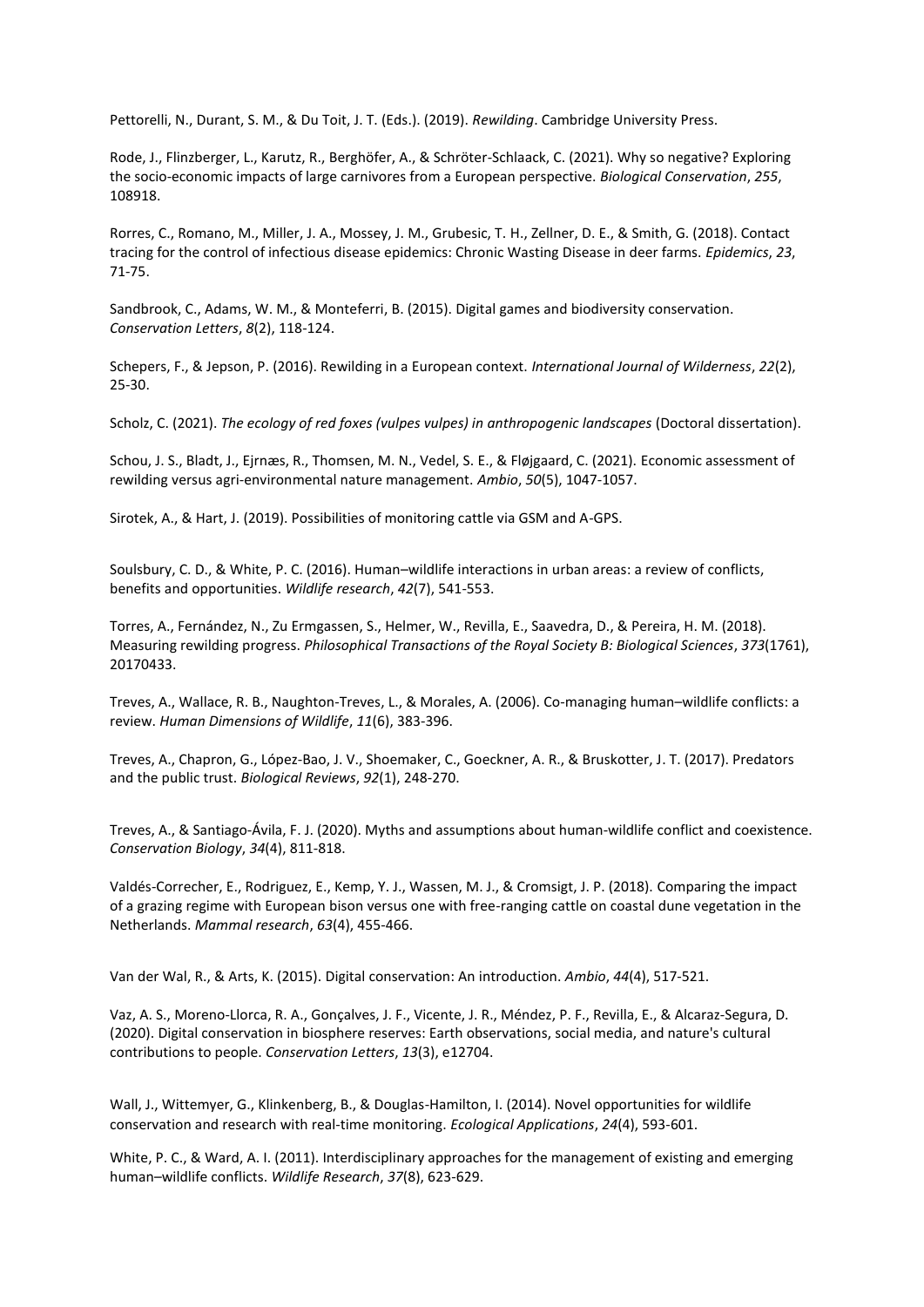WWF (2020), from: [https://wwf.panda.org/discover/our\\_focus/wildlife\\_practice/problems/human\\_animal\\_conflict/](https://wwf.panda.org/discover/our_focus/wildlife_practice/problems/human_animal_conflict/)

Xia, F., Yang, L. T., Wang, L., & Vinel, A. (2012). Internet of things. *International journal of communication systems*, *25*(9), 1101.

# <span id="page-31-0"></span>Appendix

#### <span id="page-31-1"></span>A: Signal measurements

*Table 18: Descriptive statistics of WiFi and Bluetooth counts per habitat*

| <b>Report</b> |                       |            |                        |
|---------------|-----------------------|------------|------------------------|
| habitat type  |                       | WiFi count | <b>Bluetooth count</b> |
| <b>Dunes</b>  | Mean                  | 38,07      | 26,43                  |
|               | N                     | 30         | 30                     |
|               | <b>Std. Deviation</b> | 1,285      | 1,775                  |
|               | Std. Error of Mean    | .235       | ,324                   |
|               | Minimum               | 35         | 22                     |
|               | <b>Maximum</b>        | 41         | 31                     |
| Forest        | Mean                  | 26,63      | 43,47                  |
|               | N                     | 30         | 30                     |
|               | <b>Std. Deviation</b> | 2,484      | 1,613                  |
|               | Std. Error of Mean    | .454       | ,295                   |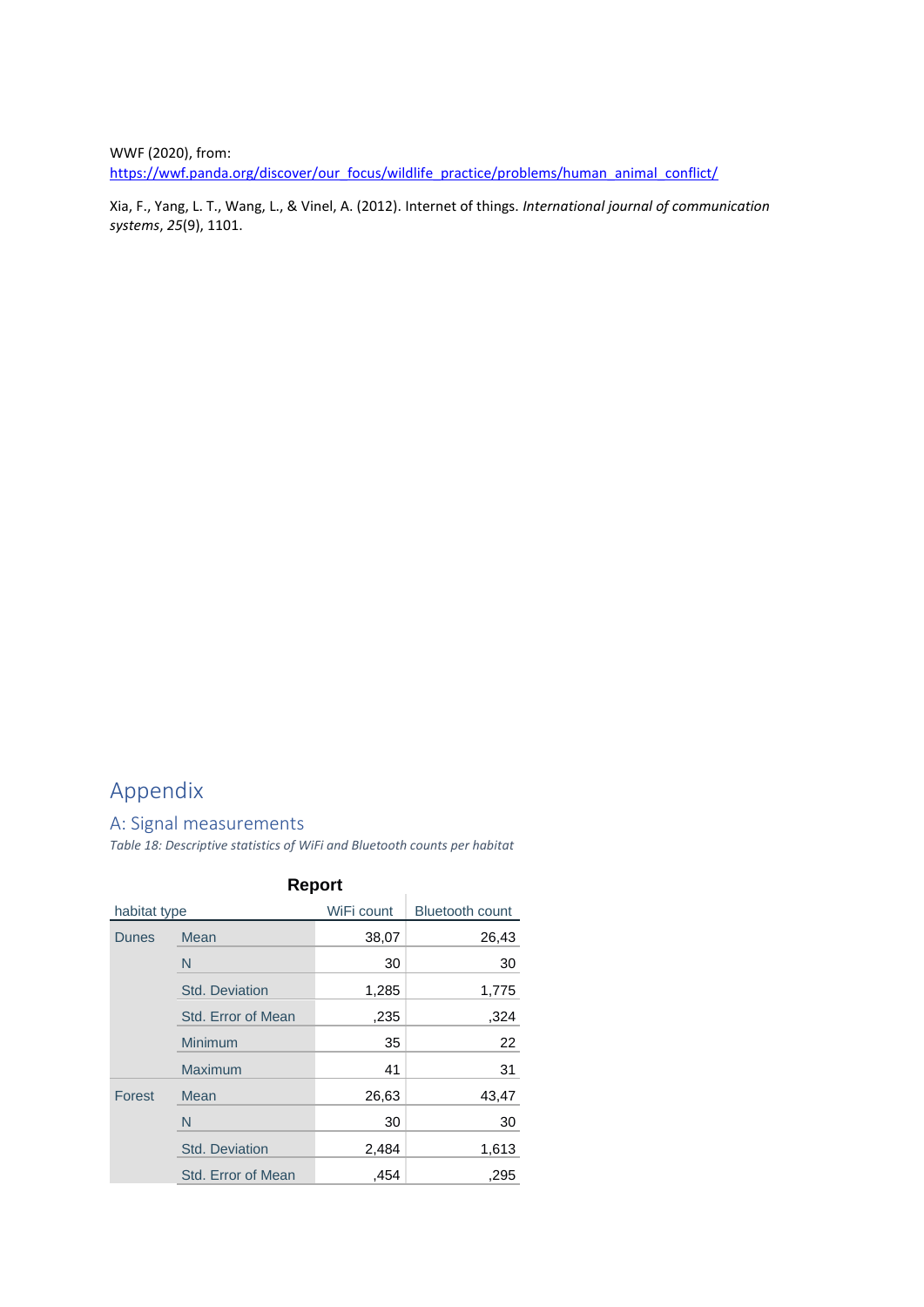|               | Minimum               | 20    | 38    |
|---------------|-----------------------|-------|-------|
|               | <b>Maximum</b>        | 30    | 46    |
| <b>Plains</b> | Mean                  | 32,10 | 32,10 |
|               | N                     | 30    | 30    |
|               | <b>Std. Deviation</b> | 2,057 | 2,440 |
|               | Std. Error of Mean    | ,376  | ,446  |
|               | Minimum               | 27    | 26    |
|               | <b>Maximum</b>        | 37    | 38    |
| <b>Total</b>  | Mean                  | 32,27 | 34,00 |
|               | N                     | 90    | 90    |
|               | <b>Std. Deviation</b> | 5,096 | 7,385 |
|               | Std. Error of Mean    | ,537  | ,778  |
|               | Minimum               | 20    | 22    |
|               | Maximum               | 41    | 46    |

# <span id="page-32-0"></span>B: Signal strength

#### *Table 19: descriptive statistics for RSSI*

| <b>Report</b> |                       |                |                  |  |
|---------------|-----------------------|----------------|------------------|--|
| habitat       |                       | <b>BT RSSI</b> | <b>WiFi RSSI</b> |  |
| <b>Dunes</b>  | Mean                  | $-80,49$       | $-78,01$         |  |
|               | N                     | 320            | 320              |  |
|               | <b>Std. Deviation</b> | 9,861          | 16,585           |  |
|               | Std. Error of Mean    | .551           | ,927             |  |
|               | Minimum               | $-93$          | $-95$            |  |
|               | Maximum               | $-44$          | $-17$            |  |
| Forest        | Mean                  | $-77,63$       | $-74,69$         |  |
|               | N                     | 320            | 320              |  |
|               | <b>Std. Deviation</b> | 12,424         | 18,013           |  |
|               | Std. Error of Mean    | ,695           | 1,007            |  |
|               | Minimum               | $-93$          | -95              |  |
|               | Maximum               | $-40$          | $-15$            |  |
| <b>Plains</b> | Mean                  | $-79,26$       | $-77,11$         |  |
|               | N                     | 320            | 320              |  |
|               | <b>Std. Deviation</b> | 8,605          | 13,071           |  |
|               | Std. Error of Mean    | ,481           | ,731             |  |
|               | Minimum               | $-94$          | $-95$            |  |
|               | Maximum               | $-44$          | $-29$            |  |
| <b>Total</b>  | Mean                  | $-79,12$       | $-76,60$         |  |
|               | N                     | 960            | 960              |  |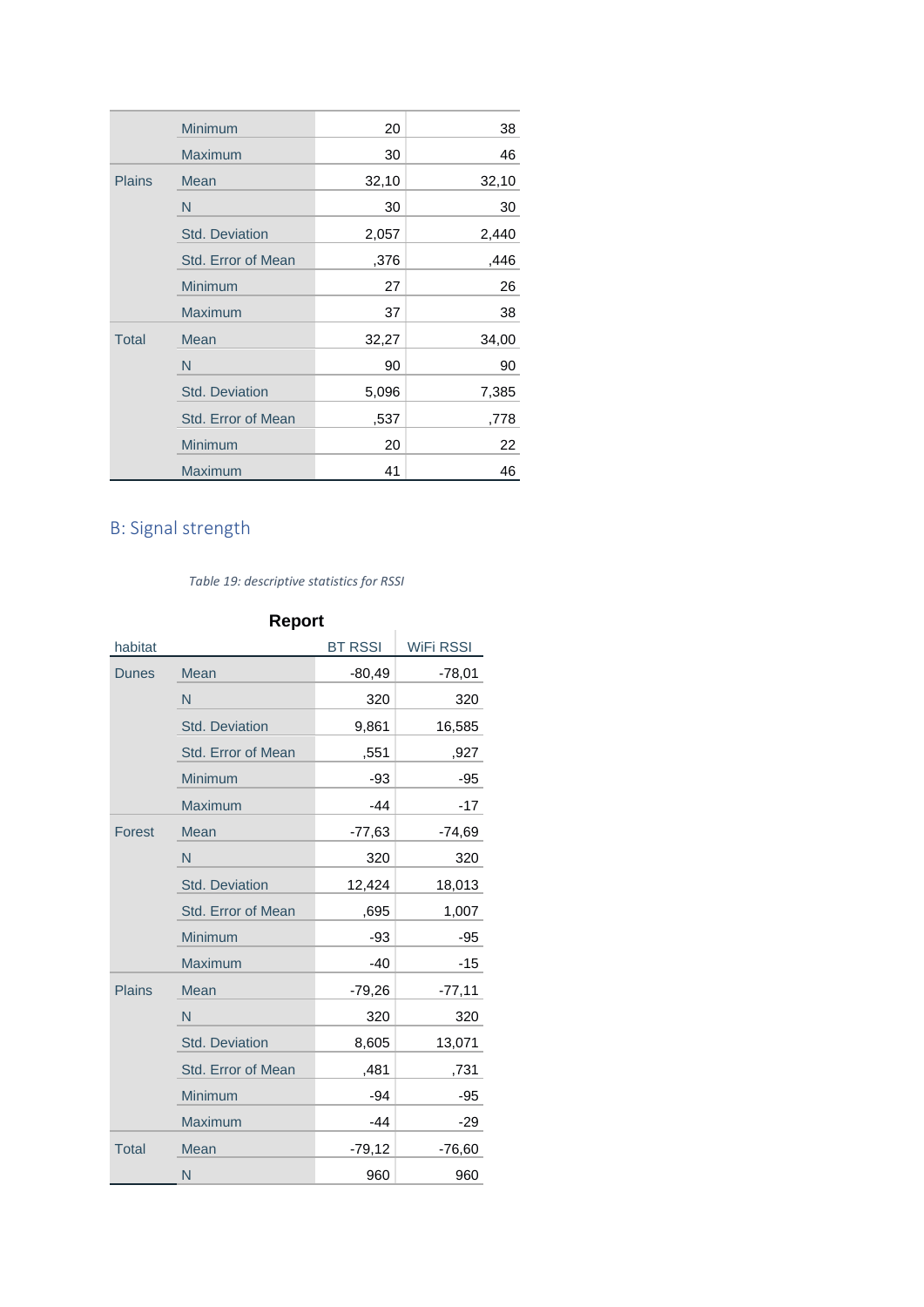| <b>Std. Deviation</b> | 10,474 | 16,069 |
|-----------------------|--------|--------|
| Std. Error of Mean    | .338   | .519   |
| Minimum               | -94    | -95    |
| <b>Maximum</b>        | -40    | -15    |



*Figure 11: Normality plot for Bluetooth RSSI*



*Figure 12: Normality plot for Wi-Fi RSSI*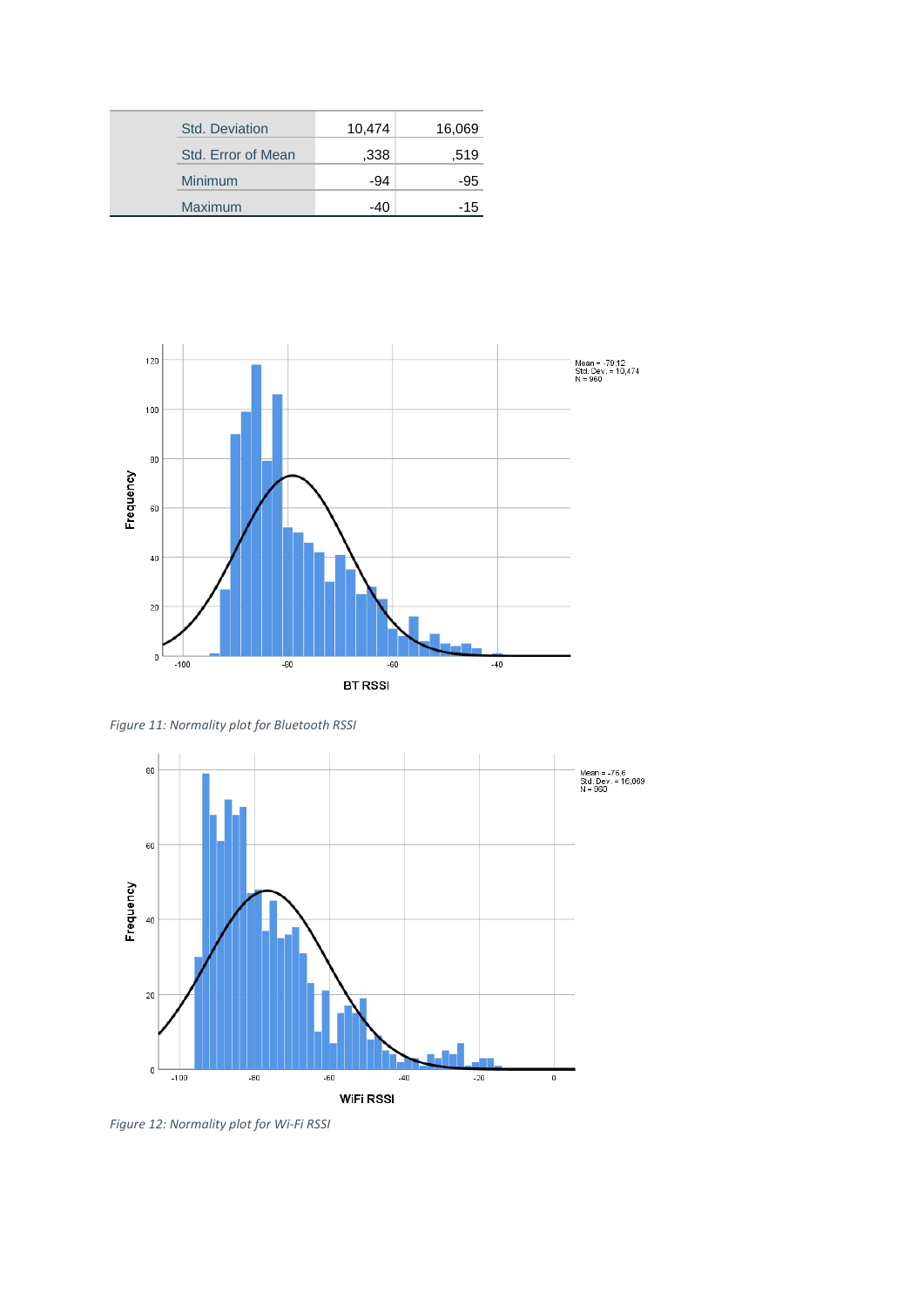*Table 10: RSSI averages per distance for Wi-Fi and Bluetooth*

| distance (m) |                       | <b>BT RSSI</b> | WiFi RSSI |
|--------------|-----------------------|----------------|-----------|
| 25           | Mean                  | $-78,47$       | $-75,21$  |
|              | N                     | 240            | 240       |
|              | <b>Std. Deviation</b> | 10,793         | 15,358    |
| 50           | Mean                  | $-78,60$       | $-75,35$  |
|              | N                     | 240            | 240       |
|              | <b>Std. Deviation</b> | 10,734         | 16,550    |
| 75           | Mean                  | $-79,43$       | $-77,24$  |
|              | N                     | 240            | 240       |
|              | <b>Std. Deviation</b> | 10,482         | 16,622    |
| 100          | Mean                  | $-79.51$       | $-77,92$  |
|              | N                     | 240            | 240       |
|              | <b>Std. Deviation</b> | 10,906         | 15,743    |
| <b>Total</b> | Mean                  | $-79,00$       | -76,43    |
|              | N                     | 960            | 960       |
|              | <b>Std. Deviation</b> | 10,729         | 16,069    |

## **RSSI averages per distance**

# <span id="page-34-0"></span>C: Maximum distance



*Figure 13: Normality plot for Max RSSI*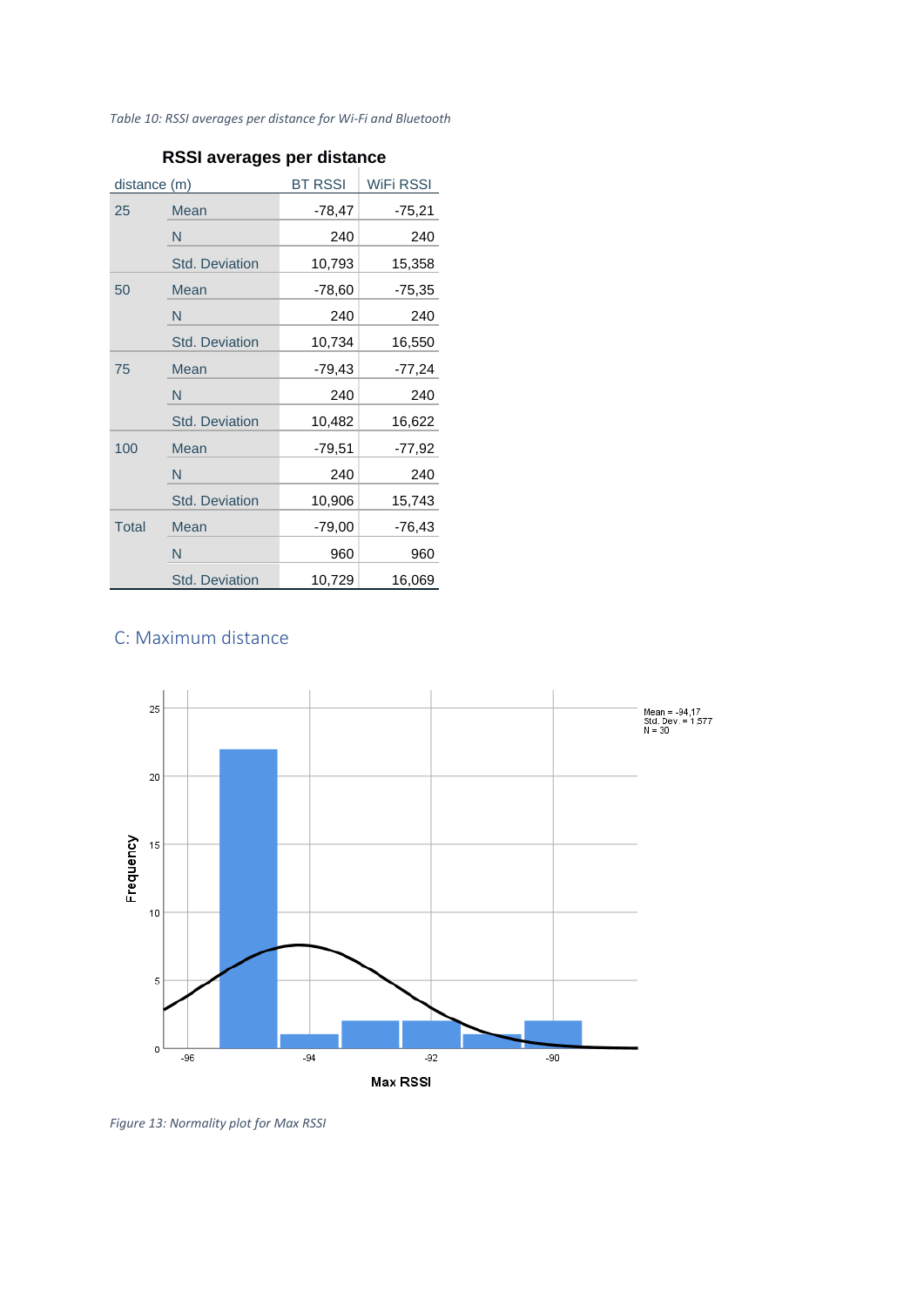

*Figure 14: Normality plot for Max Distance (m)*

*Table 201: Descriptive statistics for max distance and RSSI*

# **Report**

|                |                       | πτρυπ    |                     |
|----------------|-----------------------|----------|---------------------|
|                |                       |          | <b>Max Distance</b> |
| <b>Habitat</b> |                       | Max RSSI | $\pm(m)$            |
| <b>Dunes</b>   | <b>Mean</b>           | $-93,60$ | 94,50               |
|                | N                     | 10       | 10                  |
|                | <b>Std. Deviation</b> | 1,955    | 1,581               |
| <b>Forest</b>  | Mean                  | $-94,00$ | 94,50               |
|                | N                     | 10       | 10                  |
|                | <b>Std. Deviation</b> | 1,764    | 1,581               |
| <b>Plains</b>  | Mean                  | $-94,90$ | 100,00              |
|                | N                     | 10       | 10                  |
|                | <b>Std. Deviation</b> | ,316     | ,000                |
| Total          | Mean                  | $-94,17$ | 96,33               |
|                | N                     | 30       | 30                  |
|                | <b>Std. Deviation</b> | 1,577    | 2,916               |